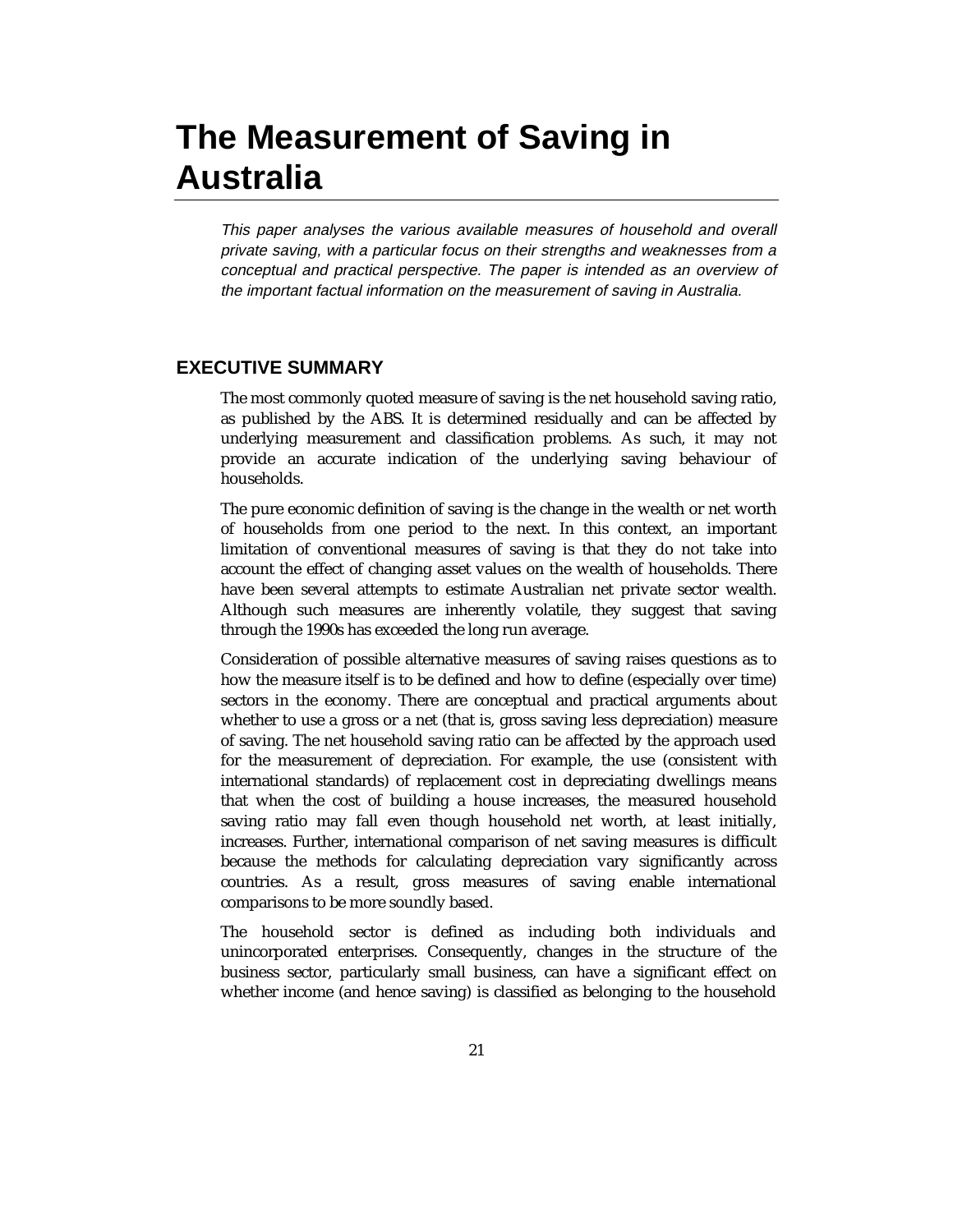or the corporate sector. The trend towards incorporation over recent decades suggests that some of the saving that was previously measured as accruing to the household sector would now be measured as accruing to the corporate sector.

As a result, it may be more accurate to assess trends in private saving as a whole rather than the saving of the household sector. The measure of private saving which can be derived from the National Accounts takes into account household saving and the undistributed income of private corporations. However, it generally does not include the effect of asset price movements. The increase in private saving as a percentage of GDP in the early to mid-1970s, and the downward trend since then, is much less pronounced than that of household saving. Gross private saving rose from around 19 per cent of GDP to around 22 per cent of GDP in the early to mid-1970s, and is currently around 15½ per cent of GDP. A similar trend is evident in some other developed countries. By comparison, household saving in Australia is currently around 3 per cent of net household disposable income, compared with an average of around 11 per cent in the 1960s and a peak of around 18½ per cent in the mid-1970s.

Several studies have noted that traditional measures of saving are distorted by the National Accounts inclusion of interest receipts and payments on a nominal rather than real (post inflation) basis. A measure of private saving which is adjusted for the effects of inflation on nominal interest receipts and payments is likely to be more representative of private saving behaviour. After the gross private saving measure is adjusted for inflation, the decline since the mid-1970s appears more muted, with the current inflation adjusted private saving rate around 3½ per cent of GDP lower than it was at the end of the 1960s.

The net (of depreciation) private saving measure that can be derived from the National Accounts is more suggestive of a downward trend over recent decades than the gross private saving measure. Net private saving (unadjusted for inflation) rose from an average of 9 per cent of GDP in the 1960s to around 12 per cent in the mid-1970s and is currently around 4½ per cent of GDP, about 2 per cent of GDP below the average of the past two decades. Adjusting the net private saving measure for inflation reduces the extent of this decline. That said, the current inflation adjusted net private saving rate is around 4 per cent of GDP lower than it was at the end of the 1960s.

A range of other adjustments could be made to the conventional measurement of private saving to reflect more accurately the conceptually 'pure' definition of saving. These include the treatment of consumer durables and investment in human capital, the impact of capital gains tax of saving measures and the treatment of the statistical discrepancy.

In summary the significant decline in the ABS net household saving ratio since the mid-1970s appears to reflect measurement and classification limitations rather than a significant change in saving behaviour. Broader measures of the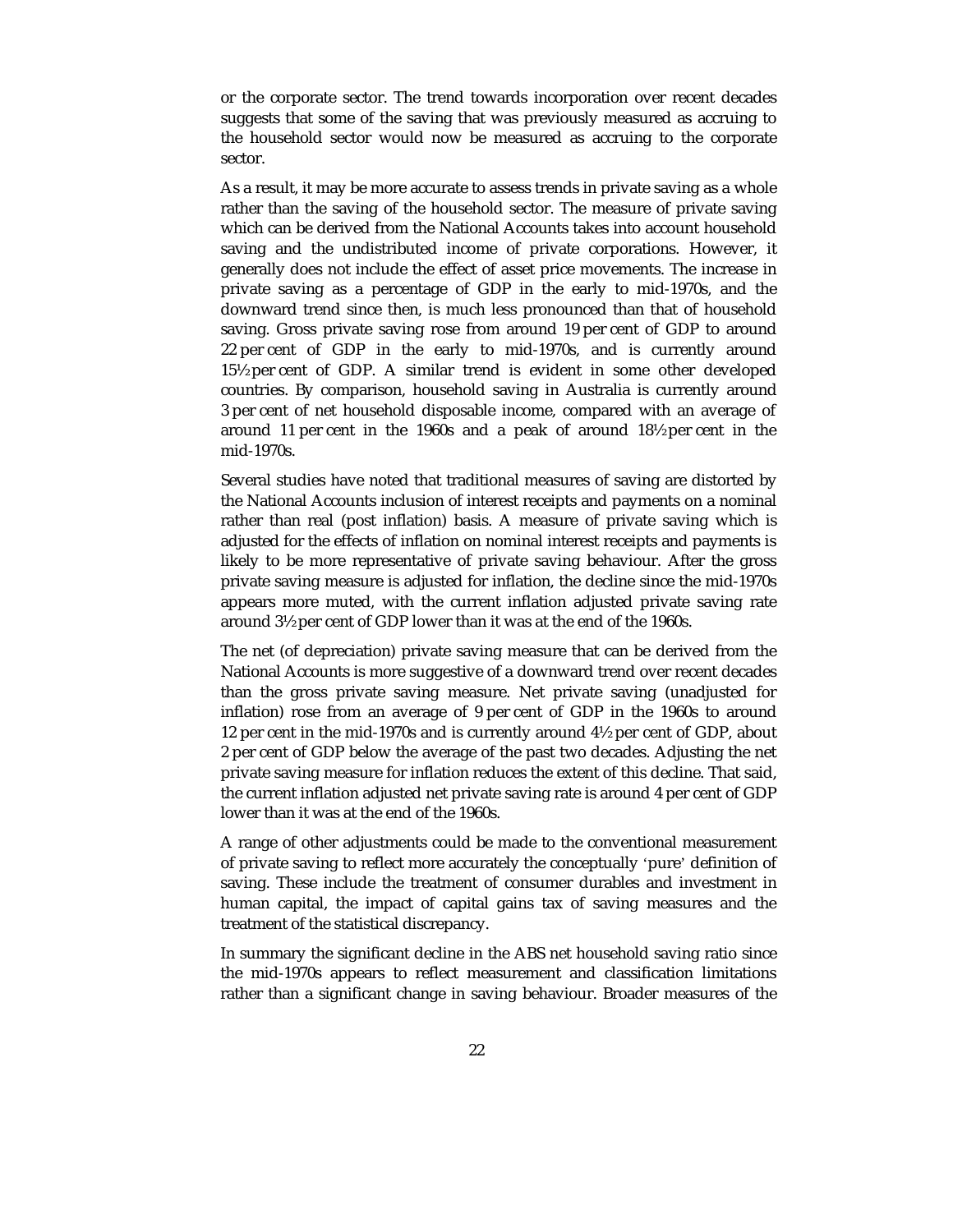saving behaviour of Australian households, such as gross and net private saving (particularly after adjustment for inflation) and changes in net worth, present a different picture. While there are uncertainties about the appropriate definition and measurement of saving, these broader measures of private saving have shown a much less pronounced downward trend than the ABS net household saving ratio over recent decades.

# **INTRODUCTION**

This paper analyses the various available measures of household and overall private saving, with a particular focus on their strengths and weaknesses from a conceptual and practical perspective. The paper is intended as an overview of the important factual information on the measurement of saving in Australia.

# **MEASURES OF HOUSEHOLD AND PRIVATE SAVING**

There is a range of measures of household and overall private sector saving. This section discusses several such measures, with a particular focus on conceptual and practical measurement issues.

# **Household saving**

-

The most commonly quoted measure of household saving in Australia is the *net* household saving ratio published as a memorandum item by the Australian Bureau of Statistics (ABS) in its National Accounts publications.<sup>1</sup> The net household saving ratio is defined by the ABS as the proportion of the net disposable income of all households that is not consumed by households in that period. In this context, net disposable income is the gross disposable income of the household sector net of depreciation<sup>2</sup> on the capital assets of the household sector in the period.

As illustrated in Chart 1, the ABS net household saving ratio averaged around 11 per cent of net household disposable income in the 1960s, rising to a peak around 18½ per cent in the mid-1970s. According to this measure, the net household saving ratio fell from around 13 per cent to around 6 per cent over the course of the 1980s, and from around 6 per cent to around 3 per cent thus far over the course of the 1990s.

<sup>1</sup> Australian Bureau of Statistics, *Australian System of National Accounts*, Catalogue Number 5204.0; *National Income, Expenditure and Product*, Catalogue Number 5206.0.

<sup>2</sup> Depreciation is referred to in the National Accounts as 'consumption of fixed capital'.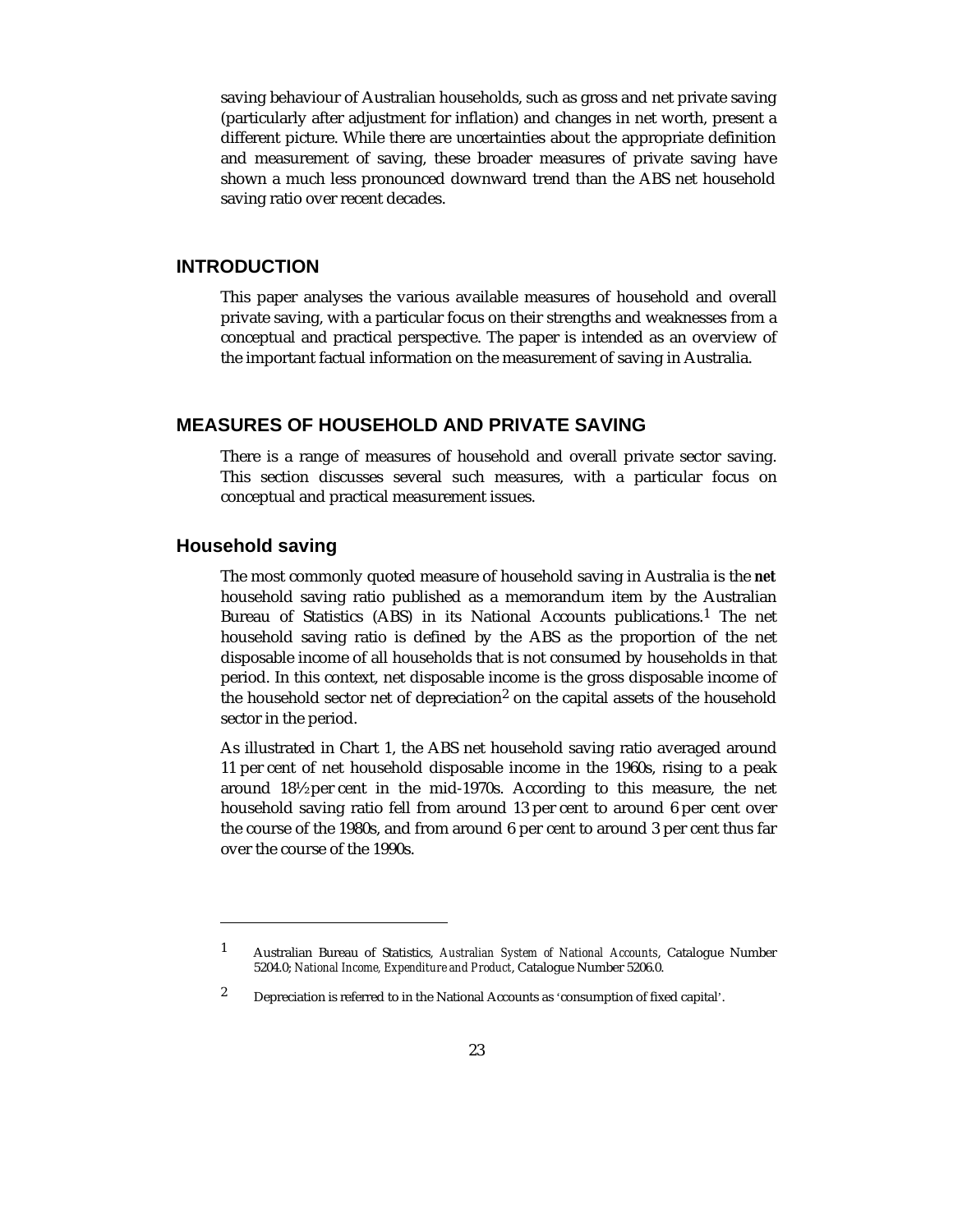



The trend in this measure of household saving in Australia has been broadly similar to that experienced in some other developed countries<sup>3</sup> (see Chart 2). For example, although the measured household saving ratio did not peak quite as high in the United States in the 1970s and hit a higher peak in Canada in the early 1980s, since then the ratio in these two countries has trended down to be at historically low levels. Japan, generally considered a high saving country, has a measured household saving ratio consistently about 7 to 10 per cent higher than the United States, Canada and Australia, but this ratio also declined over the period between the mid-1970s and late 1980s. During the 1990s, Japan's household saving ratio has been relatively steady.

 $\overline{a}$ 

<sup>3</sup> Measures of the household saving ratio are not strictly comparable across countries because each country produces its national accounts using its own conventions that often differ substantially. As a consequence, the discussion is restricted to a comparison of broad underlying trends.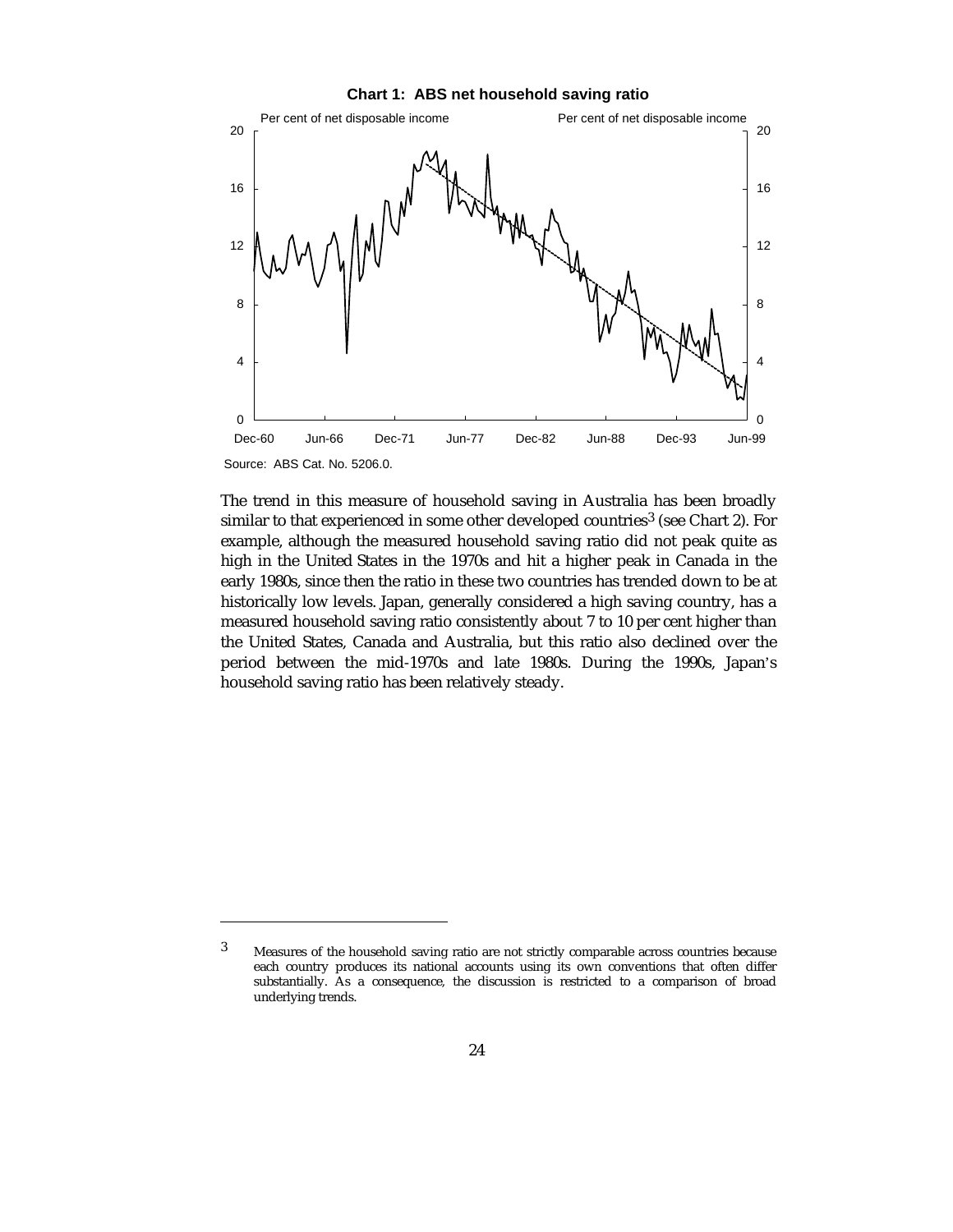

**Chart 2: Household saving ratios — international comparison**

Source: OECD Economic Outlook No. 65.

#### **Gross versus net household saving**

There are conceptual and practical arguments about whether to use a gross measure or a net (that is, gross saving less depreciation) measure of saving.

From a conceptual point of view, net saving is appropriate because it more closely reflects the theoretical notion of saving representing the change in the wealth or net worth of households from one period to the next. However, net saving can be affected by the approach used for the measurement of depreciation, including whether depreciation is calculated using a capital stock that is valued at historical or current cost and the amortisation method employed. For example, consistent with international standards, current cost is used to estimate the depreciation of dwellings (a significant component of household depreciation); however where the price of new houses rise, the consequent increase in the value of the existing stock of dwellings is not included in household income. This means that when the price of new houses increase, the measured household saving ratio may fall even though household net worth, at least initially, increases.

Chart 3 compares the *gross* household saving ratio with the *net* household saving ratio over the past four decades. Using the gross household saving ratio measure, the apparent decline in household saving over recent decades is muted slightly, as is the rise in household saving in the mid-1970s.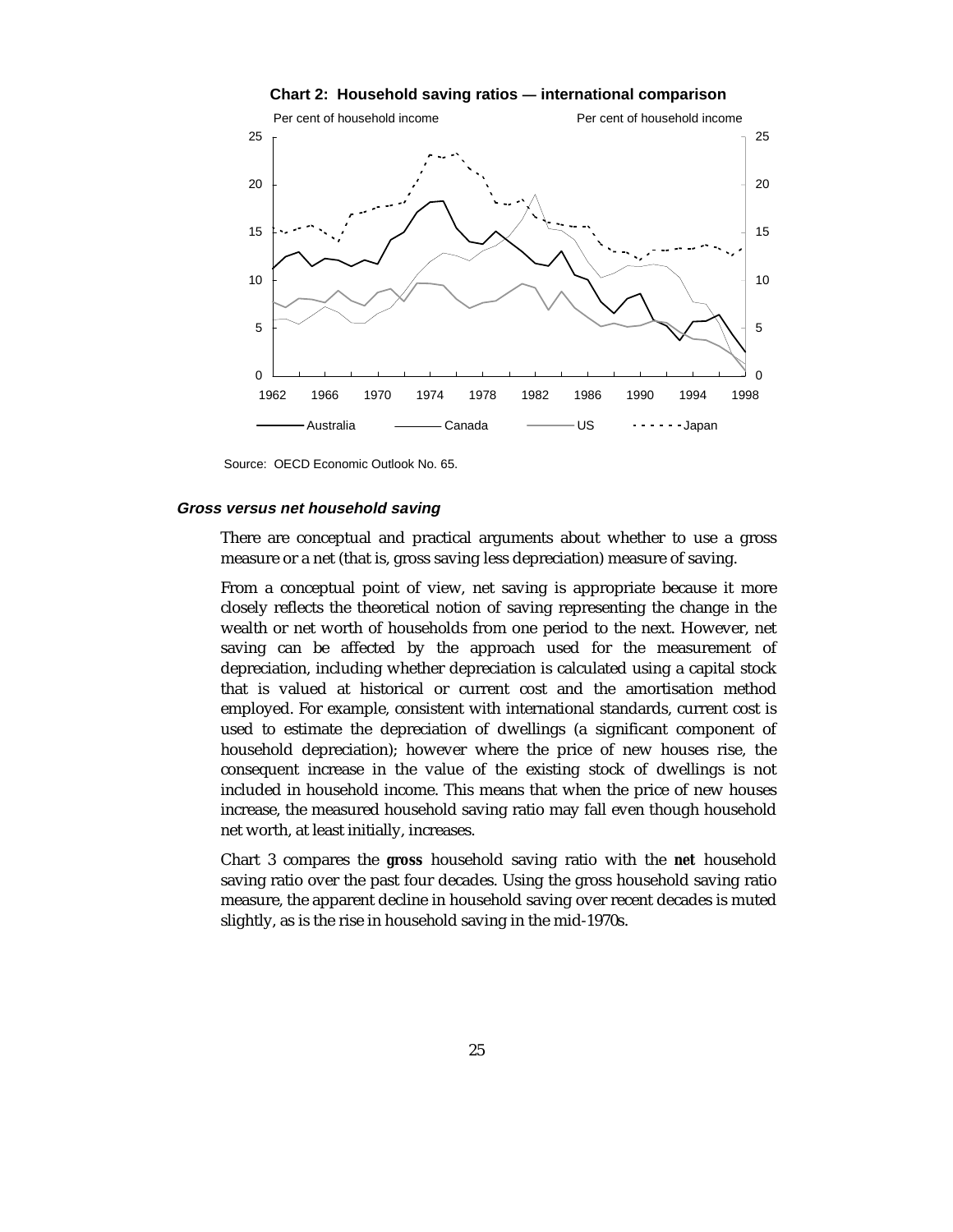

**Chart 3: ABS gross and net household saving ratios**

0 2 4

12 14

The gap between the gross and net household saving ratios reflects the estimated depreciation of household capital assets, as measured by the ABS. The annual rate of depreciation of the household capital stock used by the ABS in constructing these measures was broadly constant during the 1960s at around 6 per cent. This fell to a broadly constant annual rate of 4.5 per cent in the 1970s, as the increased share of dwellings in the household capital stock (which depreciate at a lower rate) more than offset the effects of increases in new house prices. As illustrated in Chart 3, this fall in the rate of depreciation led to a narrowing of the gap between the gross and net household saving ratios in the early 1970s.

Dec-60 Jun-66 Dec-71 Jun-77 Dec-82 Jun-88 Dec-93 Jun-99

5 7 9

The subsequent widening of the gap between the gross and net household saving ratios in the mid to late 1980s reflects the rapid increase in the value of the household capital stock due largely to sharply higher new house prices which, in turn, led to increased levels of depreciation. For example, the ABS estimates that the value of the housing capital stock increased by 70 per cent between 1986-87 and 1989-90.

International comparison of net saving measures is difficult because the methods for calculating depreciation vary significantly across countries. As a result, gross measures of saving enable international comparisons to be more soundly based.

Source: ABS Cat. No. 5206.0.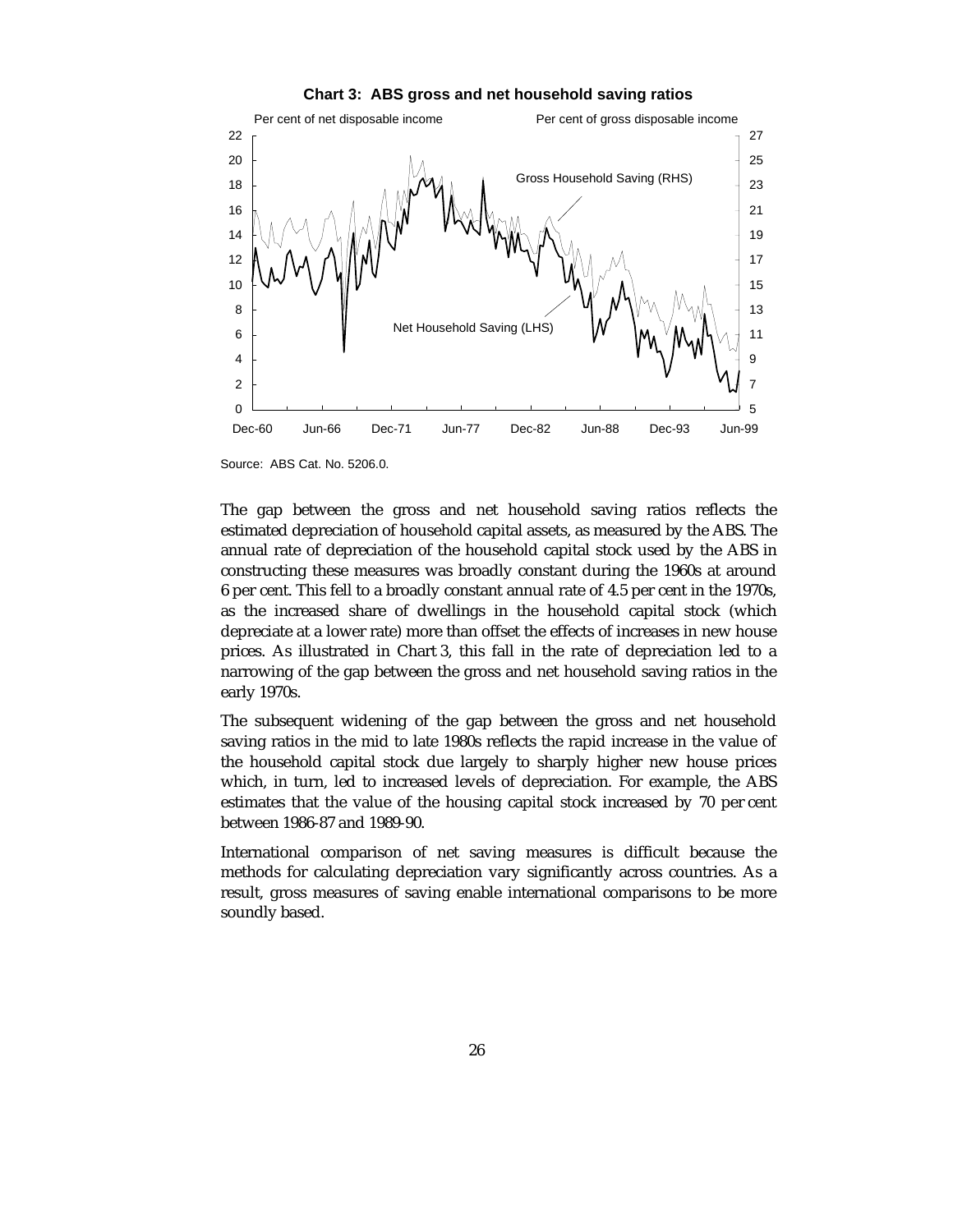### **A broader measure of 'household' saving which includes saving by unincorporated enterprises**

It is often assumed that a clear delineation exists between saving by the household and business sectors. However, in practice this distinction is not clear cut, particularly in relation to unincorporated enterprises. Reflecting data limitations — and consistent with international standards — the household sector as measured by the ABS includes, amongst other things, the gross profit<sup>4</sup> of unincorporated enterprises (eg, sole traders and partnerships). The ABS notes that 'household and unincorporated enterprises are included in the one sector because the owners of ordinary partnerships and sole proprietorships frequently combine their business and personal transactions'.<sup>5</sup>

Consequently, changes in the structure of the business sector, particularly small business, can have a significant effect on whether income (and hence saving) is classified as belonging to the household or the corporate sector. In particular, recent decades have seen a significant trend towards corporatisation by Australian business. This can be illustrated by the steady increase in the proportion of gross profit earned through company structures and the corresponding decline in the proportion earned by unincorporated businesses (Chart 4).



# **Chart 4: Share of gross profit corporate and unincorporated enterprises**

-

<sup>4</sup> In ABS publications, gross profit is known as the gross operating surplus.

<sup>5</sup> ABS, *Australian National Accounts — Concepts, Sources and Methods*, ABS Cat. No. 5216.0, page 16.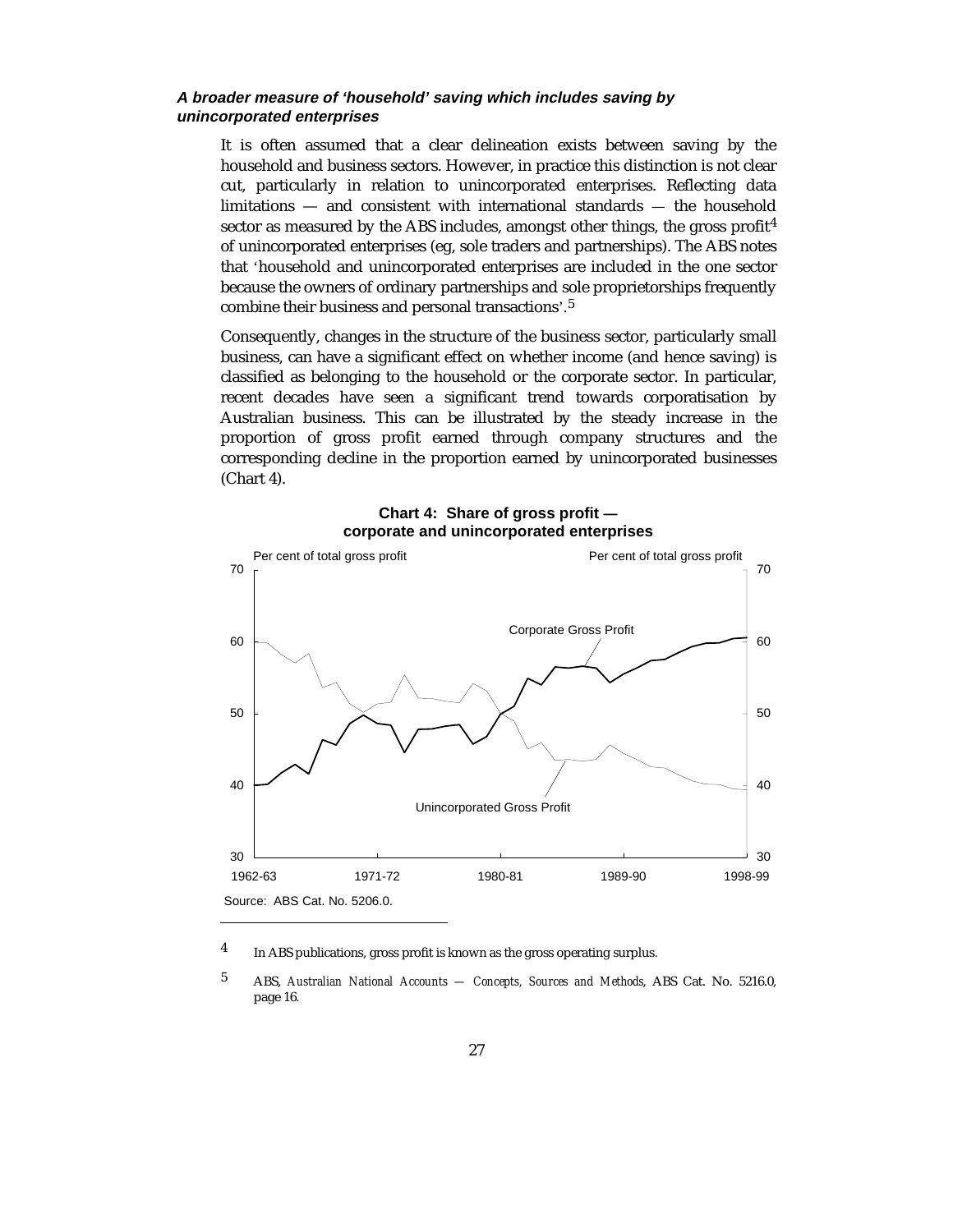There are several possible factors that could explain this trend towards corporatisation by Australian business. Corporatisation, for example, offers limited liability and other commercial advantages.

The consequences of this trend toward corporatisation on the measurement of the household sector saving ratio are often overlooked. To the extent that the increasing corporatisation of Australian business reflects changes in the structure of the small business sector, then (unless all corporate profits are distributed to households as dividends) the income measured as accruing to the household sector will be lower than otherwise. This is because the ABS measure of household income includes dividends paid from the corporate sector to the household sector but does not include the household sector's interest in undistributed income of the corporate sector (even when realised as a capital gain).

On the other hand, the relationship between small business households' consumption and the income of their business is unlikely to be affected significantly by whether their business is incorporated or unincorporated. Therefore, the trend towards corporatisation by Australian enterprises is likely to have reduced the *measured* household saving ratio over time, as income attributed to the household sector will decline relative to household consumption.

An illustration of the magnitude of this shift on the gross household saving ratio can be gauged by estimating what the gross household saving ratio may have been under the assumption that unincorporated enterprises'<sup>6</sup> current share of gross profits had prevailed over the past three decades (see Chart 5). Under this assumption, the fall in the gross household saving ratio from the early-1970s is much less pronounced and, while the current level of the ratio is still low by historical standards, it is higher than its level for most of the 1960s.

That said, there is a range of technical and data difficulties in making such an adjustment and hence the results should be regarded as only being indicative of broad trends. It also points to the potential benefit in examining trends in overall gross private saving (which is unaffected by such structural changes) rather than the much more narrow definition of household saving. This issue is discussed further below.

-

 $6$  Adjusted such that dividend flows to households remain fixed through history at their current levels as a proportion of income.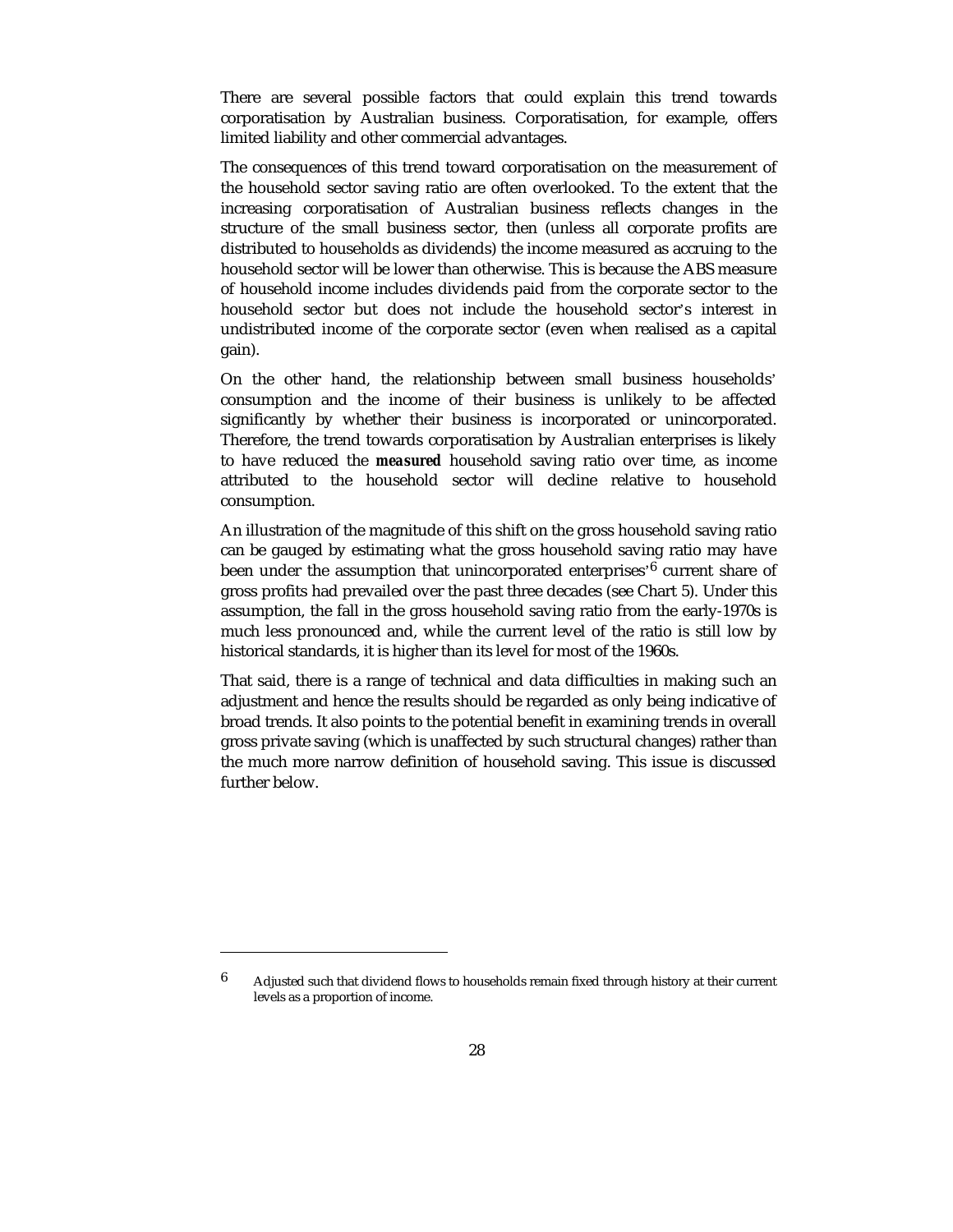

#### **Chart 5: Gross household saving ratio adjusted for a constant share of gross profit**

Source: ABS Cat. No. 5204.0 and Treasury estimates.

# **Private Saving**

-

Private and household saving are often (incorrectly) used interchangeably when referring to Australia's saving performance. As noted above, household saving as measured by the ABS refers only to saving by the household sector, including unincorporated enterprises. It does not include changes in the value of the household sector's interest in private corporations, whether by reason of changes in undistributed income or asset price fluctuations. On the other hand, private saving is the sum of saving by the private (financial and non-financial) corporation and household sectors. This key difference between household and overall private sector saving is vital in gaining a better understanding of what households consider to be *their* saving. However, it still needs to be borne in mind that, while the National Accounts measure of private saving takes into account the undistributed income of private financial and non-financial corporations, it generally does not include the effect of asset price fluctuations.<sup>7</sup>

As private corporations are ultimately owned by households, saving by private corporations $8$  is, at least conceptually, also household saving. $9$  The extent to

<sup>7</sup> The principal exception being the extent to which asset price fluctuations reflect the capitalisation of undistributed income.

<sup>8</sup> That is, the retained profits or undistributed income of corporations.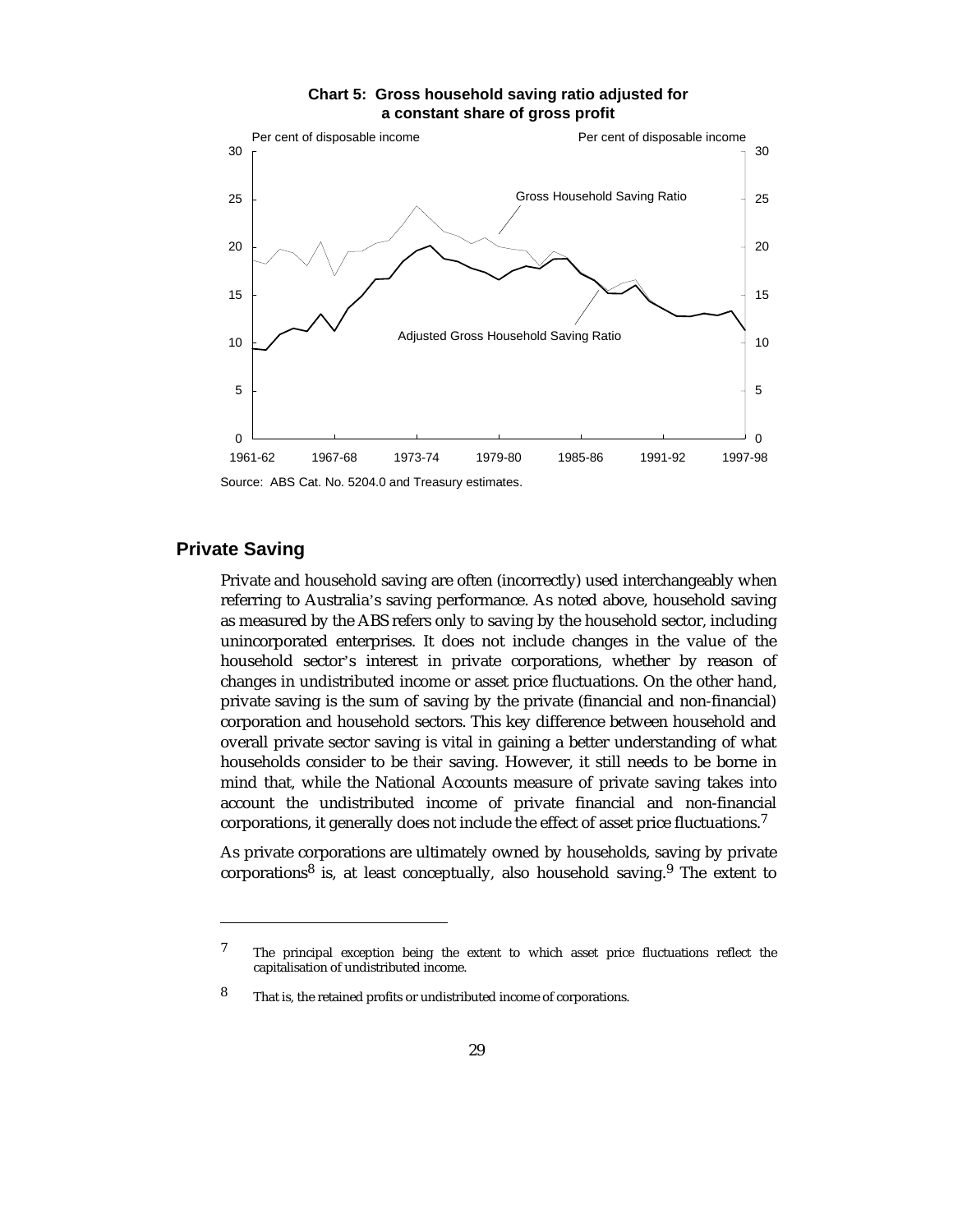which households 'see through the corporate veil' and adjust their saving (and consumption) decisions accordingly is not clear. It is likely that this will vary according to a range of factors, probably including how widely the corporation's shares are held and the level of disclosure of financial information by the corporation.

Although the ABS does not publish a measure of overall private saving, it has previously published the gross profit of private non-financial and financial corporations, enabling a National Accounts consistent measure of private saving to be constructed. However, the ABS no longer separates the income of financial corporations between the private and public sectors. As such, it is no longer possible to derive private saving directly from ABS data. While it is possible to construct a measure of private saving by estimating the private-sector's share of the income of financial corporations, data limitations make this distinction in history difficult. The measures of private saving, private corporation saving and household saving in Chart 6 are derived from data calculated under the current National Accounts methodology employed by the ABS (SNA 93) to the extent it is available, supplemented by data calculated under the previous National Accounts methodology (SNA 68). However, as discussed in *Appendix A*, this is not the only approach that could be used to construct this measure.

An OECD study<sup>10</sup> found that the offset (inverse correlation) between private corporation and household saving in the United States was between 50-75 per cent. Chart 6 suggests that there is a similar inverse relationship between household and corporate saving in Australia. In other words, the increase in the early to mid-1970s, and the downward trend since then, in private saving as a percentage of GDP is less pronounced than that for household saving. Whereas gross household saving rose from around 14 per cent of GDP in the 1960s to peak at little below 18 per cent of GDP in the mid-1970s, the rise in gross private saving was a little more modest, from around 19 per cent of GDP to around 22 per cent of GDP over the same period. Similarly, while the gross household ratio fell from a little below 18 per cent of GDP in the mid-1970s to around 7½ per cent of GDP in 1997-98, the fall in gross private saving over this period was much more modest — from around 22 per cent of GDP to around 15½ per cent of GDP.

10 Dean et al (1989).

-

<sup>9</sup> Although to obtain saving by Australian households it is necessary to adjust this amount to reflect net foreign holdings.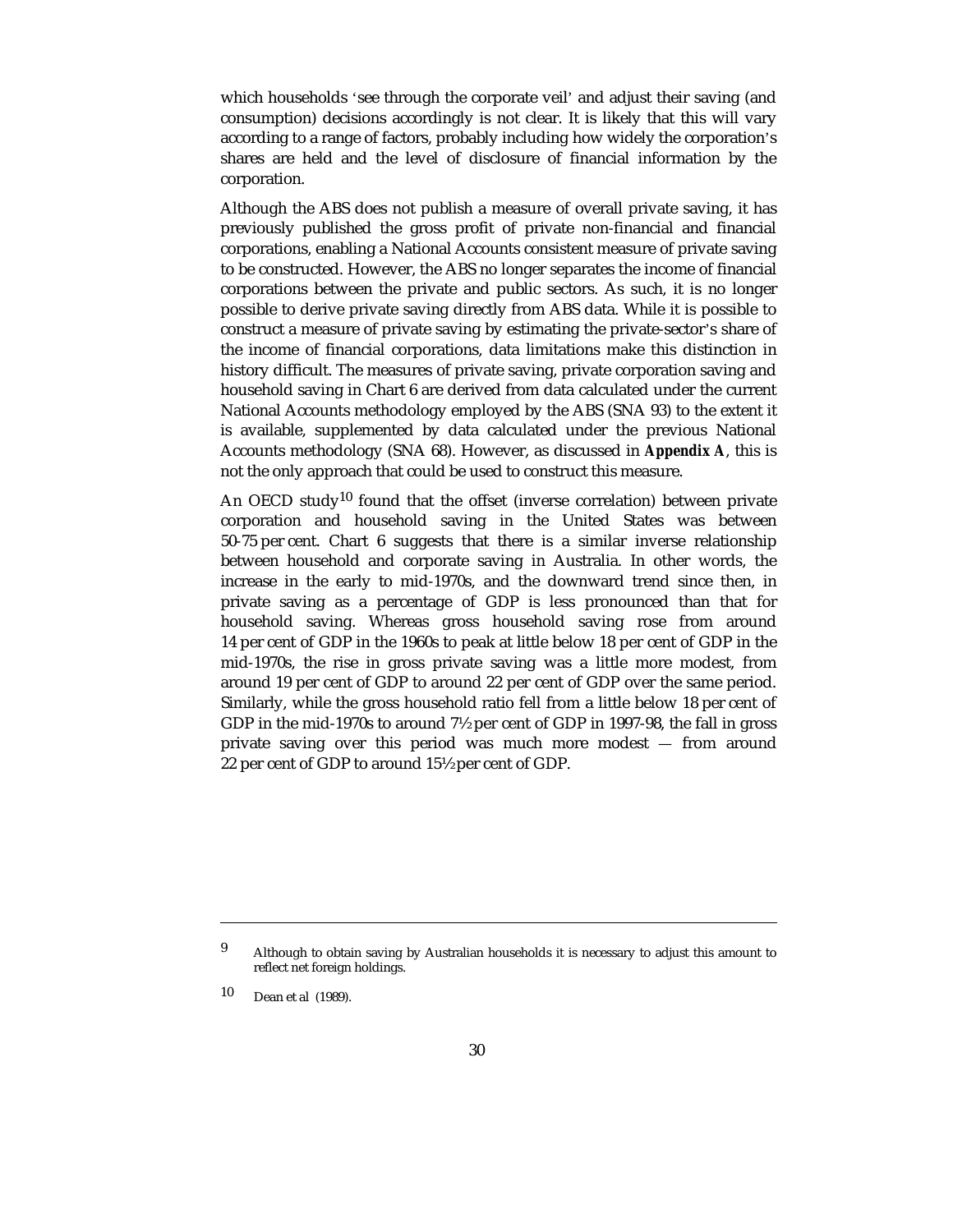

**Chart 6: Components of gross private saving**

Source: ABS 5204.0, 5206.0 and Treasury estimates.

-

The trend in the measured private saving ratio in Australia has been broadly similar to that experienced in some other developed countries<sup>11</sup> (see Chart 7). In Canada and the United States the measured private saving rate also increased in the 1970s before falling back to a little below the average rate for the 1960s, and in both countries is now at broadly similar levels as a percentage of GDP to the level in Australia. Japan has had a measured private saving ratio consistently higher than that of Australia, Canada and the United States. Its measured private saving ratio has been trending upwards slowly over the 1990s, widening the gap between Japan's private saving ratio and that of the other countries in Chart 7.

<sup>11</sup> The caution in footnote 1 about cross country comparisons of saving measures is equally applicable here.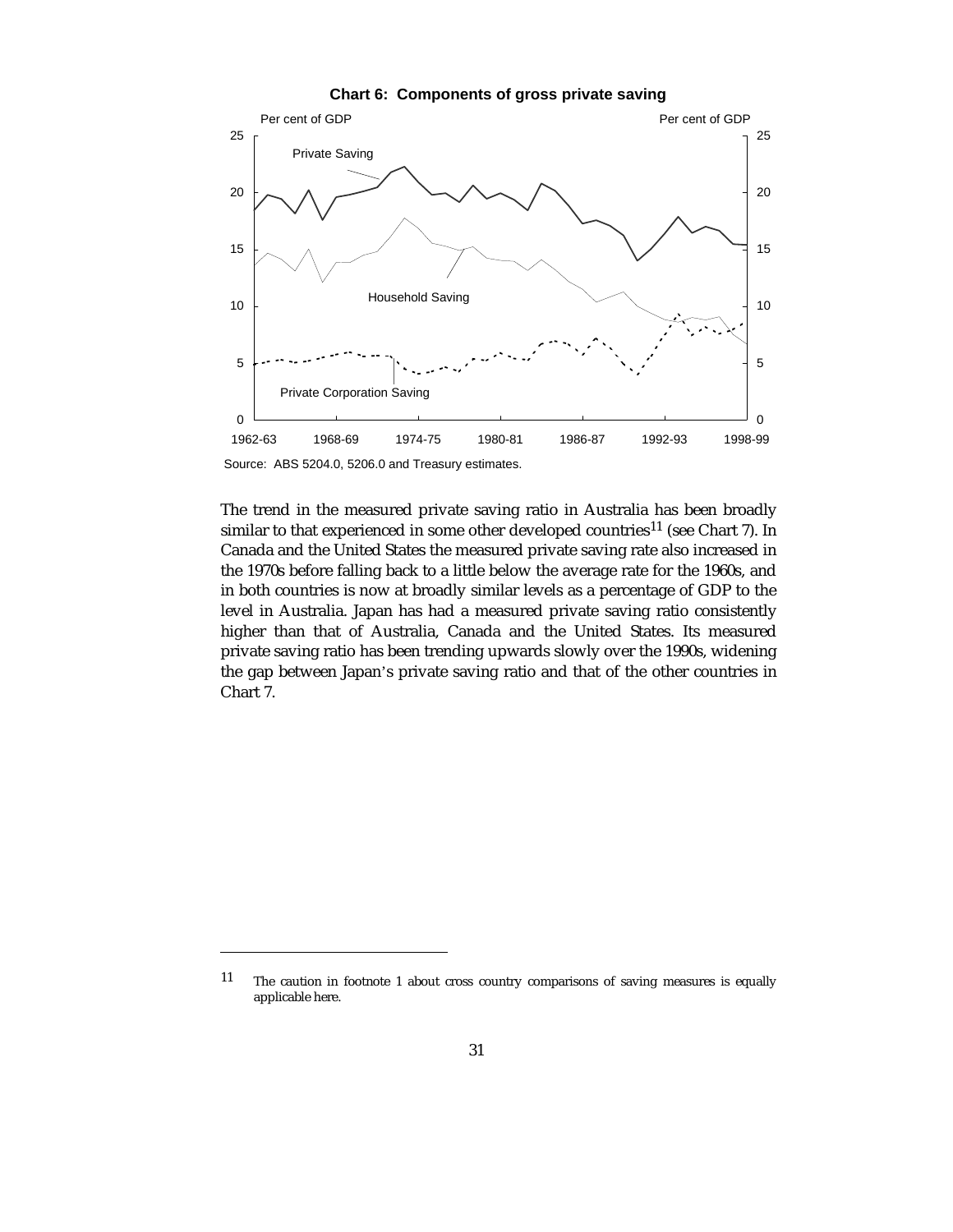

**Chart 7: Gross private saving — international comparison**

Source: OECD Annual National Accounts and Treasury estimates.

#### **Inflation adjusted private saving measure**

-

The measure of gross private saving outlined above includes, in the net income of the private sector, the nominal interest received on interest-bearing debt instruments less the nominal interest paid on debt. However, as noted in several previous studies,12 the nominal interest payment on debt has two components: a real component and an inflation component (the latter reflecting the change in the value of the loaned funds caused by inflation). As, conceptually, the inflation component of the interest payment represents a repayment of capital in real terms, it should not be regarded as income when received or an expense when paid. A number of researchers have argued that households distinguish between these components of interest receipts or payments. This implies that a measure of private saving which is adjusted for the effect of inflation on nominal interest receipts and payments is likely to be more representative of private saving behaviour.<sup>13</sup>

As Chart 8 shows, the decline in the inflation-adjusted measure of gross private saving appears more muted. In summary, in the high inflation times of the

<sup>12</sup> The merits in applying the above adjustments to interest payments and receipts have been acknowledged by Anstie, Gray and Pagan (1982), as well as several other researchers, including Makin (1990, 1995), O'Mara and Walshaw (1992), Access Economics (1992), Nevile (1993), Fitzgerald (1993), Flynn (1993) and Bartley and Phipps (1995).

<sup>13</sup> By limiting the inflation adjustment to interest-bearing debt, it is implicitly assumed that (in aggregate) an increase in value of the underlying non-interest bearing assets compensates the owners of these assets for the effects of inflation.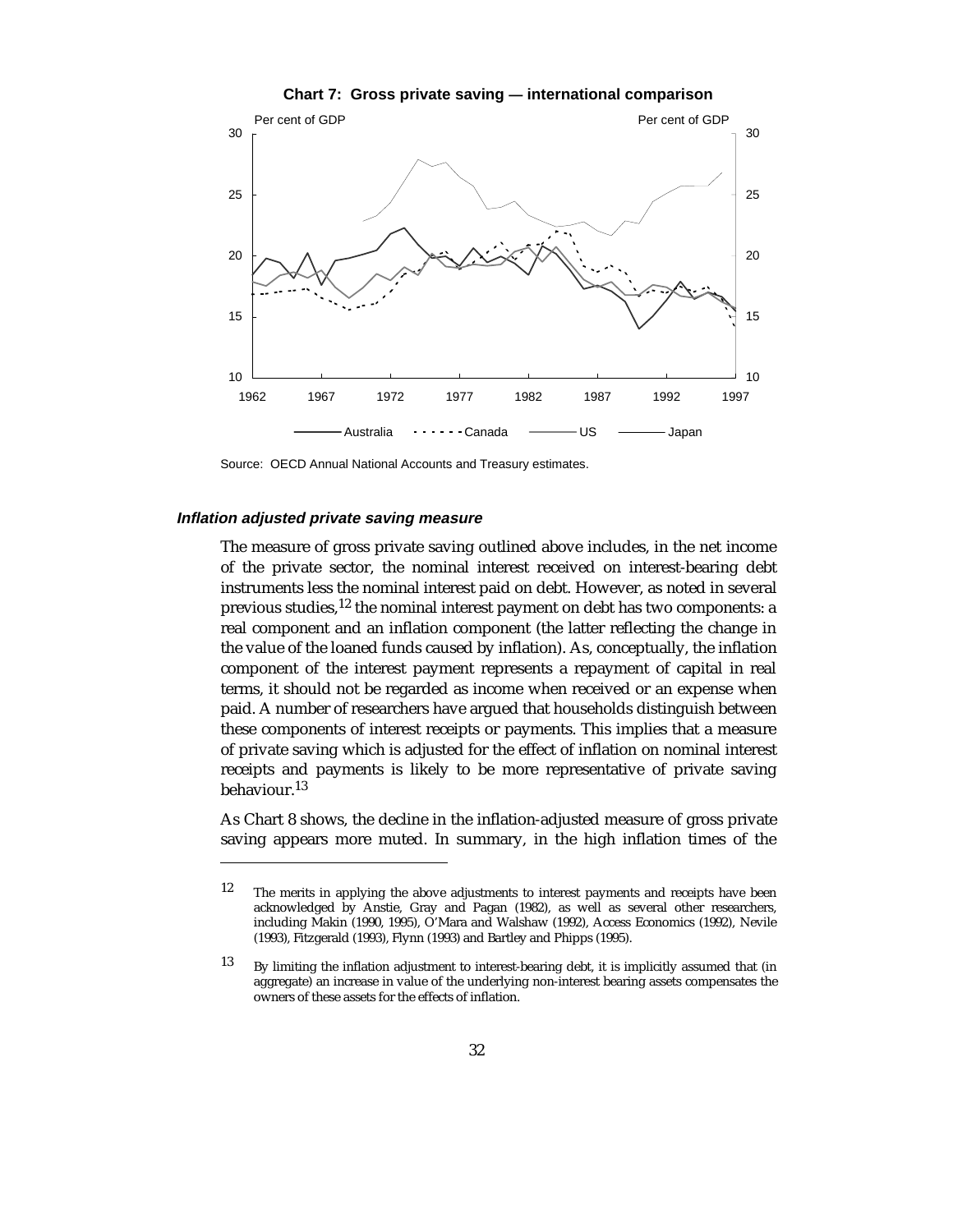1970s, the inflation adjustment reduces the estimate of the gross private saving ratio significantly. In contrast, with much lower inflation in the 1990s, the inflation adjustment is much less significant and has the effect of increasing the measure of the gross saving ratio slightly, as the private sector interest bearing liabilities starts to exceed interest-bearing assets. Note that while the private sector has become a net debtor in relation to interest-bearing securities in the 1990s, the total assets of the private sector still exceeds its liabilities by a significant margin. In the ABS National Balance Sheet, the net worth of households has increased by an average real rate of around 4 per cent per annum since 1989-90 (see below). In other words, households have moved away from interest bearing deposits to other assets.



**Chart 8: Inflation adjusted gross private saving**

It should be noted that although conceptually the household saving ratio could also be adjusted for the effects of inflation, data limitations render such adjustments impractical and/or unreliable. This is because the adjustment requires a detailed breakdown of cross holdings of interest bearing debts between the household and private corporation sectors. Such a breakdown is not required to adjust the private saving measure (as the cross holdings of interest bearing debts between the household and private corporation sectors cancel when aggregated to construct private saving). Nevertheless, it is likely that the household saving ratio would be affected in a broadly similar manner as the gross private saving measure by the effects of inflation over this period.

Source: Treasury update of estimates in Bartley and Phipps (1995).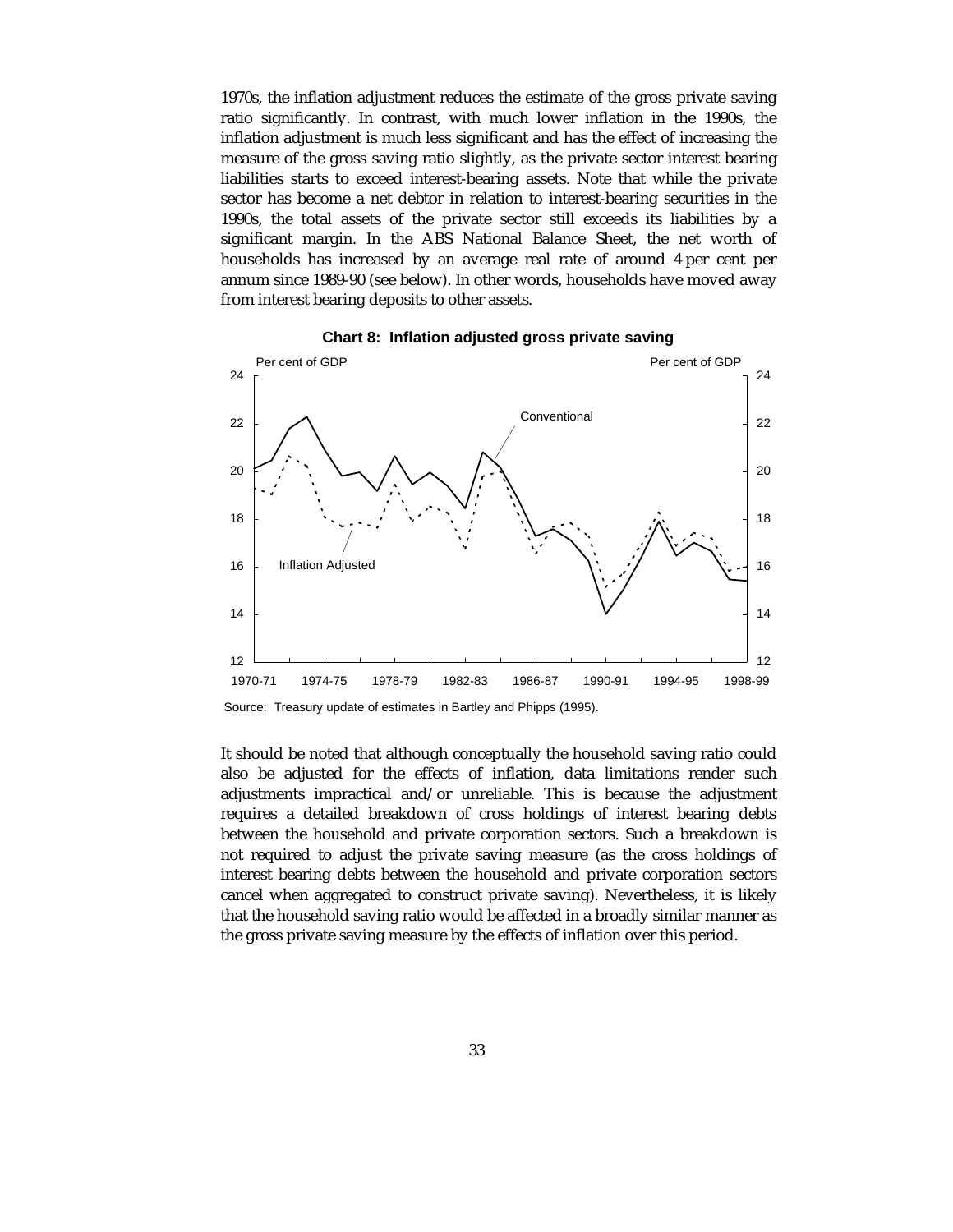#### **Other issues in measuring private saving**

There is also a range of other adjustments that could be made to the conventional measurement of private saving, to reflect more accurately underlying consumption/saving behaviour. These issues are discussed briefly below.

#### **Consumer durables**

-

The ABS classifies as consumption all of the expenditure by households on goods, including expenditure on consumer durables (broadly, goods that produce benefits beyond the year in which they were purchased). Several studies<sup>14</sup> have argued that, conceptually, expenditure on consumer durables should be capitalised and apportioned to the periods in which the benefit from the durable good accrues. In practice, where the expenditure on consumer durables is relatively constant as a share of income, these adjustments are likely to largely cancel each other out.<sup>15</sup>

The exclusion of consumer durables from final consumption would clearly lead to an increase in the measured level of gross household and private saving as a proportion of disposable income. However, the more relevant issue is how the classification of expenditure on consumer durables affects the longer term trend in saving measures. Where expenditure on consumer durables is constant as a proportion of disposable income, the classification of consumer durables will not affect the underlying trend in saving measures significantly. However, where the expenditure on consumer durables rises (or falls) as a proportion of disposable income, its classification can have a significant effect on the trend in measures of gross saving.

Chart 9 shows that expenditure on consumer durables declined as a proportion of disposable income from around 14 per cent in the early 1960s to around 12 per cent at the start of the 1980s, after which it has remained broadly constant. As all expenditure on consumer durables is classified as final consumption, there is an inverse relationship between the rate of consumer durable expenditure and National Accounts measures of saving. Thus, the higher rate of consumer durables expenditure in the 1960s and 1970s suggests a downward bias in saving measures over this period relative to the 1980s and 1990s, where the rate of consumer durables expenditure was lower.

<sup>14</sup> See for example, Eisner (1988), Makin (1990, 1995), Depta, Ravalli and Harding (1994).

<sup>15</sup> In other words, as a proportion of disposable income, new investment in consumer durables broadly offsets the depreciation of the existing stock of durables.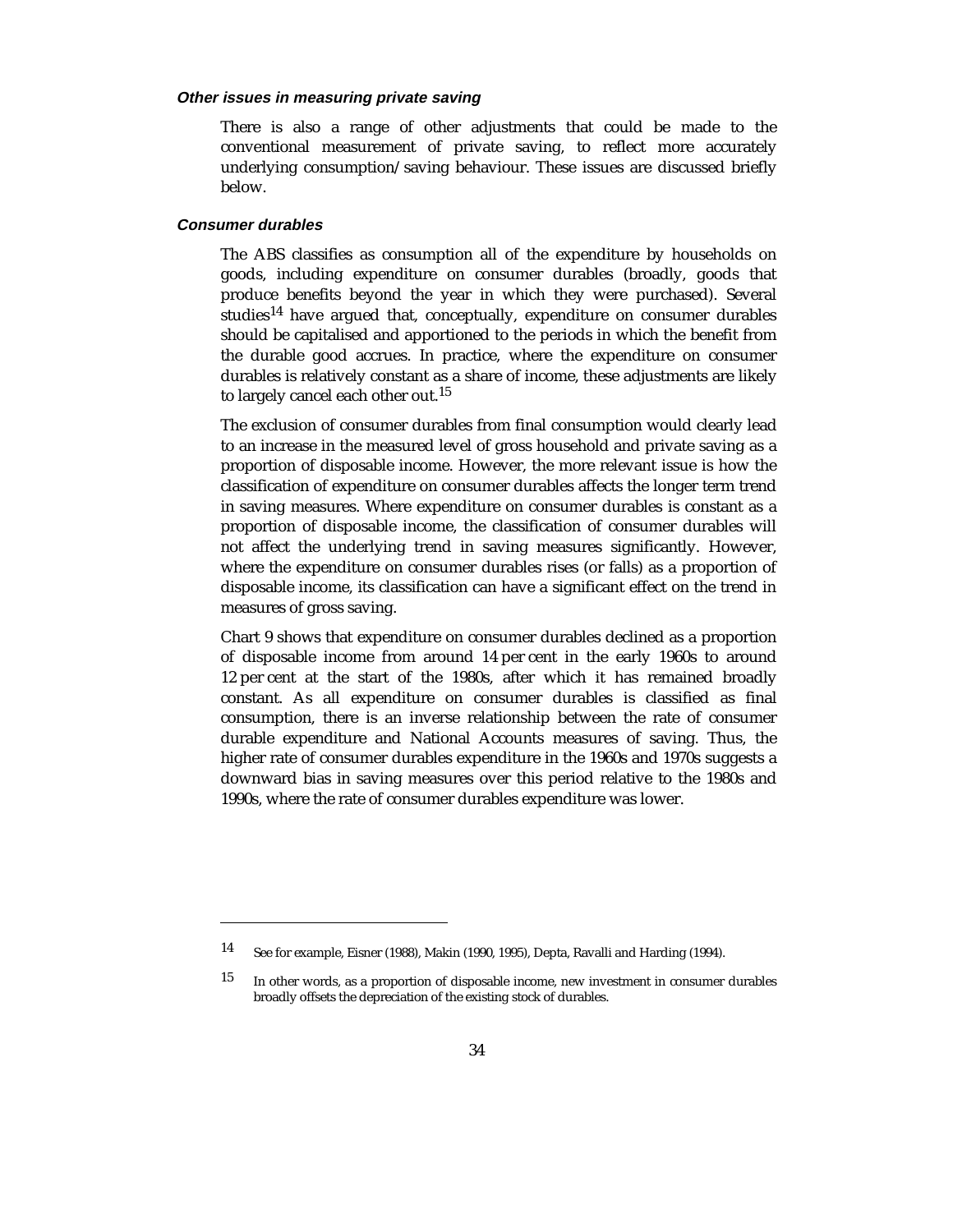



(a) Expenditure on consumer durables is defined as including furnishings, household equipment, and goods for recreation and culture. These categories include some items that probably are not consumer durables, such as non-durable household goods, as more detailed disaggregation of this expenditure is not available. Source: ABS Cat. No. 5204.0.

#### **Investment in human capital**

On the other hand, it has been argued that increased expenditure on the development of 'human capital' has tended to depress saving measures over recent decades. Several studies have noted that education and health expenditure, currently classified as consumption, have at least an element of investment in that they are likely to give rise to future benefits.

Depta, Ravalli and Harding (1994) separated private sector expenditures on education and health into (immediate) consumption and investment components. They found that investment in education by the private sector increased from around ½ per cent of GDP in the 1960s to around 1 per cent of GDP at the start of the 1990s. Although health investment was found to have increased from 2 per cent of GDP to 4 per cent of GDP over the same period, this was almost entirely attributable to the public sector.

Unlike consumer durables, this increase in the share of GDP devoted to investment in human capital over time suggests that the treatment of such expenditure as consumption has resulted in a downward bias in the trend in private saving measures over recent decades.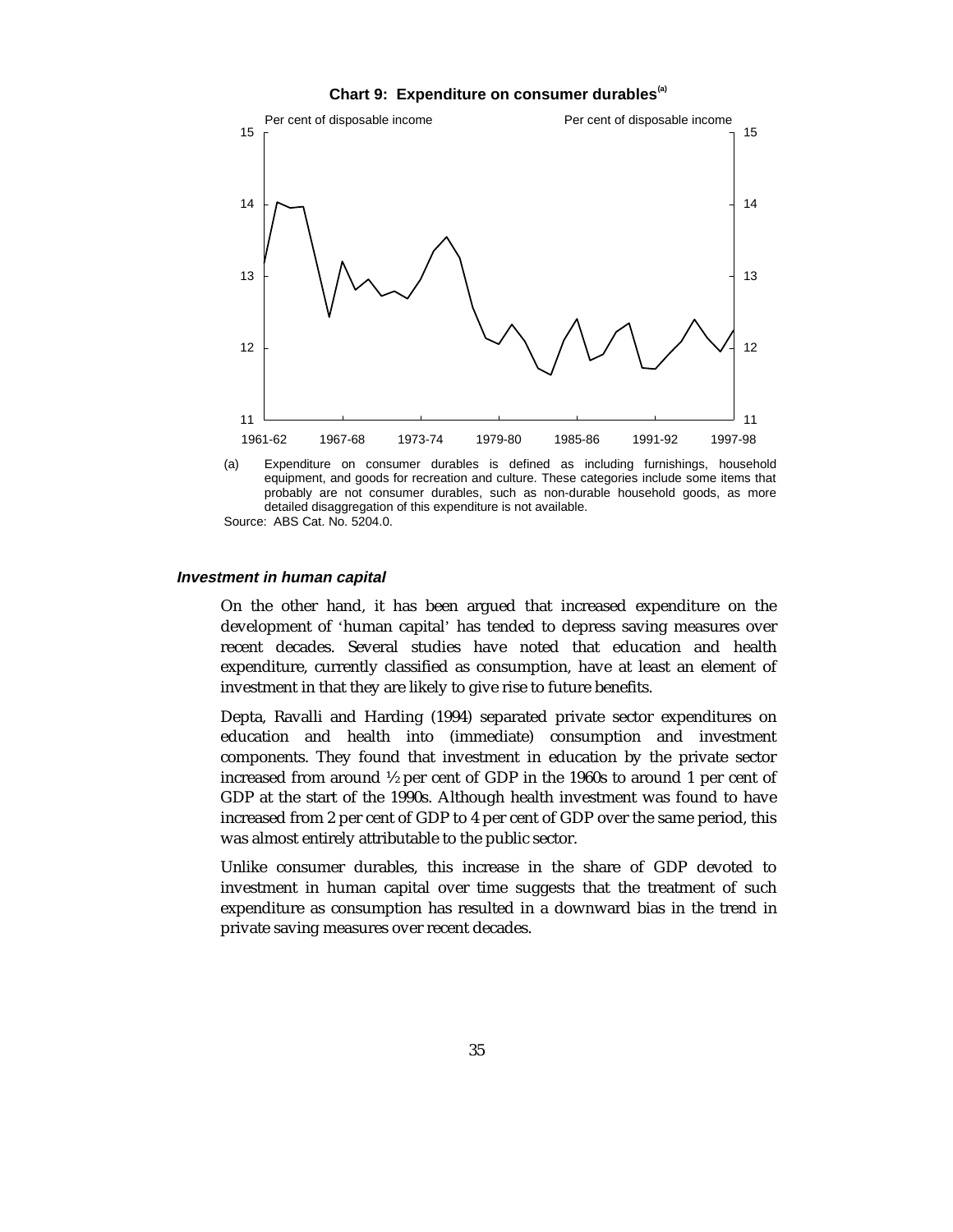#### **The impact of capital gains tax on saving measures**

Both the ABS household saving ratio and the private saving measure derived from the National Accounts, as outlined above, reduce the amount of saving by the household and private sector respectively for the effects of various taxes on income, including capital gains tax. However, capital gains (either realised or unrealised) are not included in the income of these sectors. This inconsistency results in a negative bias on these *measures* of private saving.

One approach to addressing this issue is to include taxable net capital gains in the definition of income of these sectors. Although this would be relatively straight-forward for the household sector, it would, in turn, raise additional consistency issues. For example, why would capital gains or losses that are untaxed<sup>16</sup> be excluded from such an adjustment? This adjustment is much more problematic for the private sector as a whole, as it would require a complex consolidation process to avoid double counting.

A simpler, although perhaps less conceptually pure, approach to achieving consistency is to disregard (ie, add back in) capital gains tax in arriving at saving measures. The rationale for this approach is that if an item is not included in the income component of a saving measure then consistency requires that a tax on that item should not be included in the expense component of the measure. This adjustment increases the *measured* level of the household and private saving.

#### **Statistical revisions and discrepancies**

-

The National Accounts measures of private saving outlined above involve, in effect, the subtraction of an item measured on an expenditure basis from a combination of income accounts. Implicitly, this assumes that there is no discrepancy between these numbers. However, while in principle these measures of output should be equivalent, in practice as the data sources for each measure are independent they can produce different results. As a result, a balancing adjustment — referred to as the statistical discrepancy<sup>17</sup> — is required to reconcile these measures.

Several studies<sup>18</sup> have noted the potential for the statistical discrepancy to have an impact on private saving measures. For example, if the statistical discrepancy is positive — that is, output on the income measure exceeds that on the expenditure measure  $-$  this suggests that either income is overstated, expenditure is understated or both. Edey and Britten-Jones (1990) found that

<sup>16</sup> For example, due to exemption, indexation or transitional rules.

<sup>17</sup> In this case it is the statistical discrepancy on the expenditure account less the statistical discrepancy on the income account. In practice this simplifies to output on the income basis less output on the expenditure basis.

<sup>18</sup> See for example Gregory (1989), Edey and Britten-Jones (1990) and Fitzgerald (1993).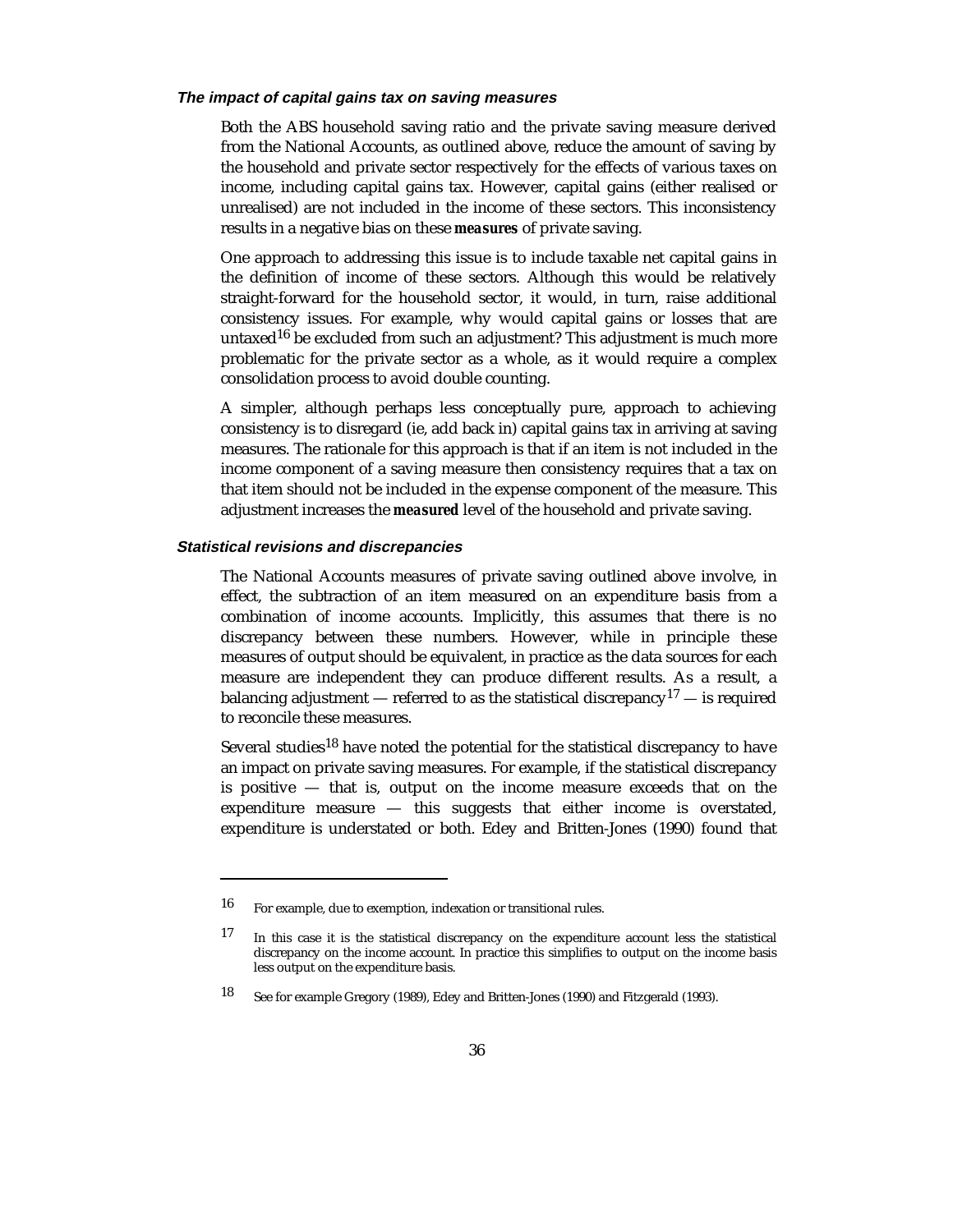where the statistical discrepancy was subtracted<sup>19</sup> from the private saving measure, the trend over recent decades did not appear to be disturbed. As they noted, this is likely to be the maximum impact of the discrepancy between the expenditure and income accounts on the private saving measure.

Chart 10 illustrates the size of the likely maximum adjustment to the private saving measure by showing the statistical discrepancy as a percentage of GDP. The positive statistical discrepancy through the 1960s to the mid-1970s, and in the late 1980s, may have resulted in measured private saving being overstated over these periods, particularly in the mid-1970s where the statistical discrepancy was around 2 per cent of GDP. Conversely, the negative statistical discrepancy from the late 1970s to the mid-1980s, and in the early 1990s, suggests that measured private saving may have been understated over these periods.



**Chart 10: Size of statistical discrepancy as a per cent of GDP**

Beginning with 1994-95, and for each subsequent year up to the year prior to the latest complete financial year (currently 1996-97 for the annual National Accounts and 1997-98 for the quarterly National Accounts), balanced supply and use tables have enabled the ABS to reconcile the differences between the three broad approaches to measuring GDP.<sup>20</sup> As a result, the same measure of

 $\overline{a}$ 

<sup>19</sup> The statistical discrepancy is subtracted in this instance as it is assumed that a positive discrepancy means that either income is lower or final consumption is higher than implied in the private saving measure, both of which reduce the private saving measure.

<sup>20</sup> See ABS information paper, *Upgraded Australian National Accounts* for further explanation.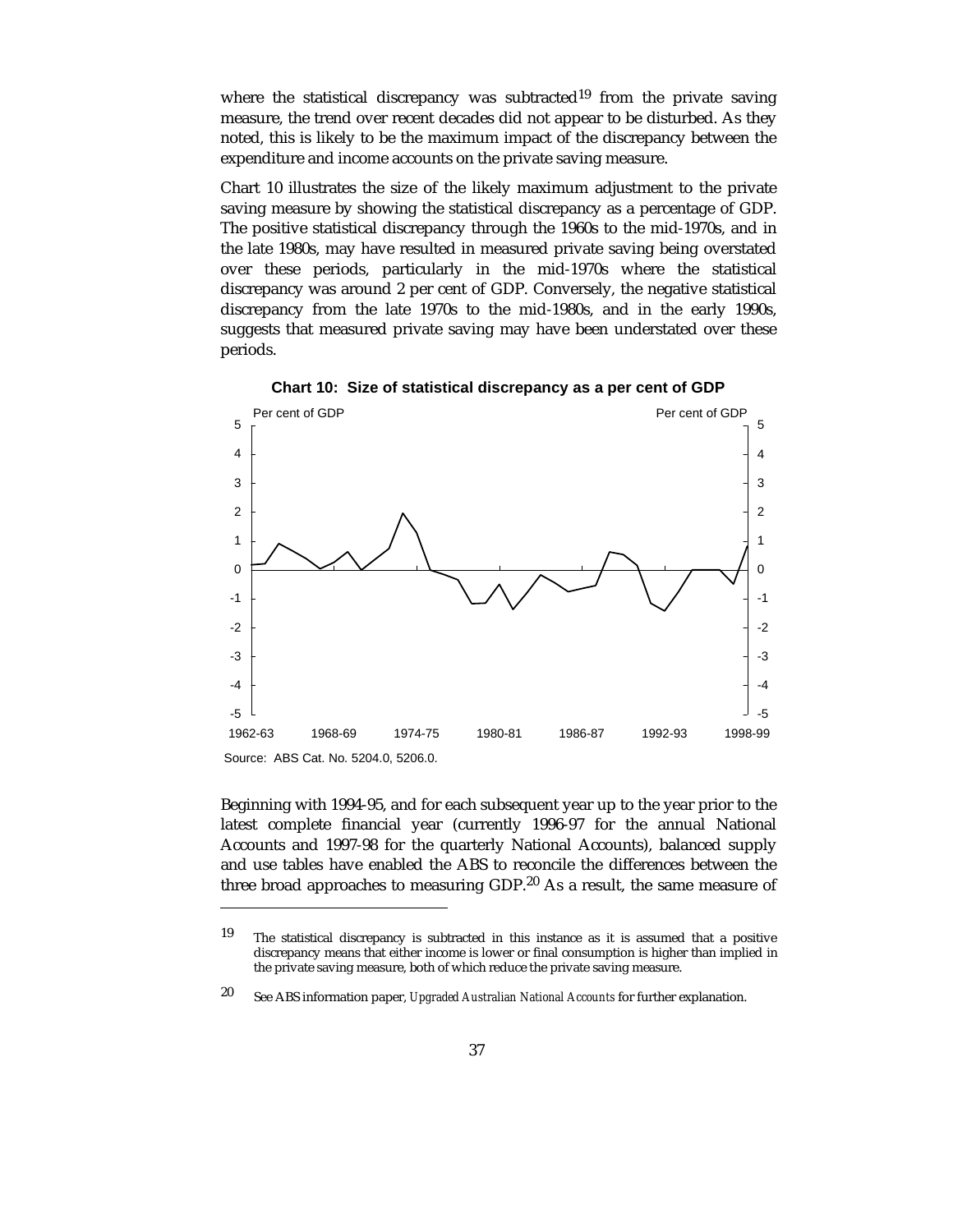GDP is obtained regardless of approach, so the quarterly statistical discrepancies in these financial years sum to zero. However there is currently a non-zero statistical discrepancy for the 1997-98 and 1998-99 financial year, as the balanced supply and use table for these years<sup>21</sup> has not yet been compiled.

#### **Net private saving**

A downward trend over recent decades is somewhat more evident in the net private saving measure. Chart 11 compares the gross, net and inflation-adjusted net private saving measures over time. Although movements in these measures of private saving have been broadly similar over recent decades, the net private saving measures have fallen a little more as private sector depreciation as a percentage of GDP has increased, although, as with the gross saving measure, adjusting the net private saving measure for inflation reduces the extent of this decline. More detail on the calculation and components of net private saving is contained in *Appendix B*.



**Chart 11: Comparison of net and gross private saving**

national accounts are released.

 $\overline{a}$ 21 Although the statistical discrepancy has been eliminated for the 1997-98 financial year in the quarterly national accounts, this will not be translated to the additional detail of the annual national accounts (used in calculating the private saving measure) until the 1998-99 annual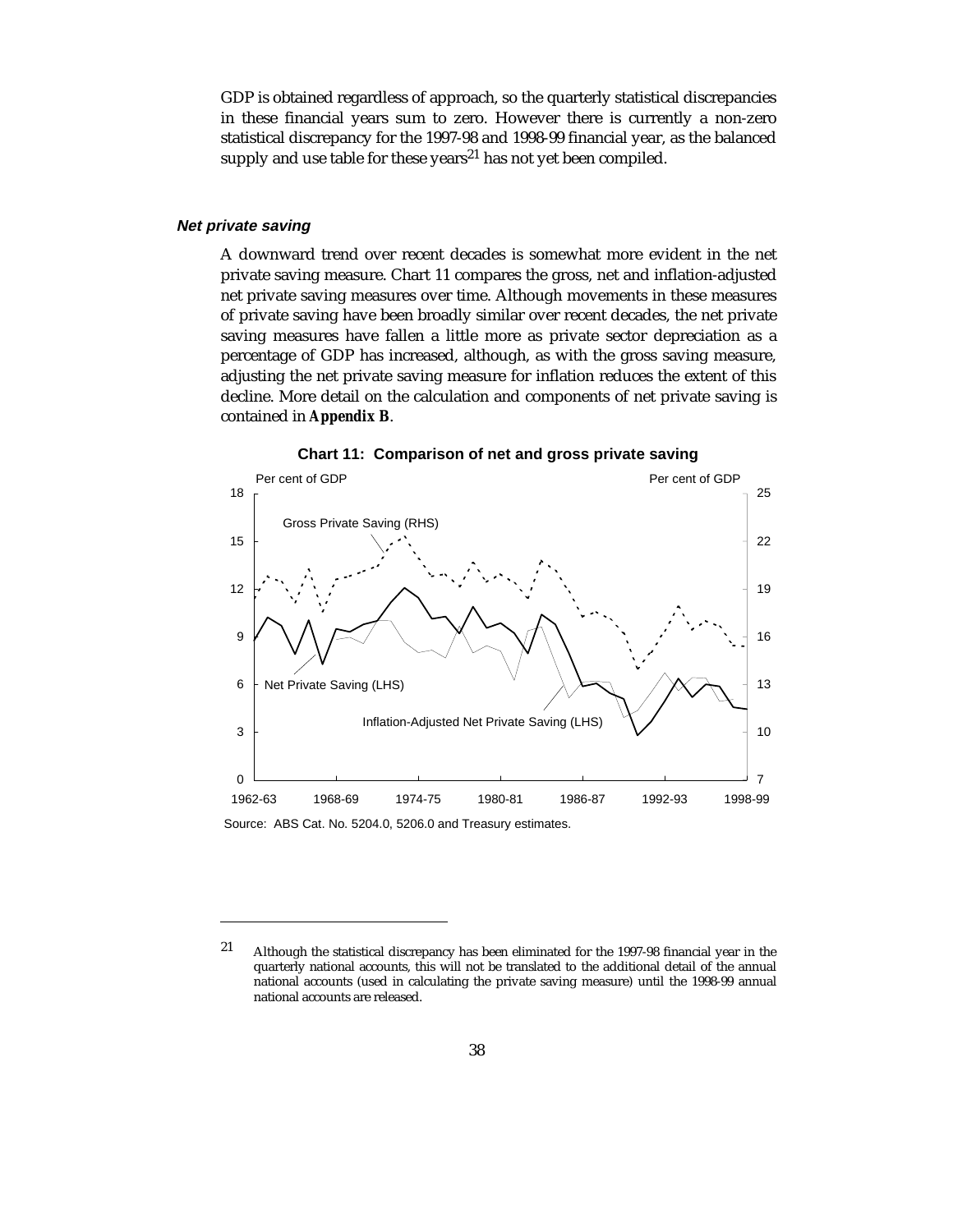# **Changes in net worth**

The pure economic definition of saving is the change in the wealth or net worth of households from one period to the next. In this context, an important limitation of conventional measures of saving is that they do not take into account the effect of changing asset values on the wealth of households.

There have been several attempts to estimate Australian net private sector wealth. Treasury has published annual estimates of Australian net private sector wealth since the Summer 1990 issue of the *Economic Roundup*. These estimates relate to financial and physical wealth only and do not make any attempt to value natural resources or human capital. Chart 12 shows annual economic saving of the private sector as measured by the annual growth in real and nominal private net wealth (at market value) over the period since the early 1960s. The growth in real wealth has been volatile over time, particularly through the 1970s and 1980s, where high inflation appears to have had a significant impact. In the 1990s, growth in real wealth has generally exceeded its long run average with lower volatility than previous decades due to lower inflation. Although the rate of growth of both nominal and real wealth was slower through the year to June 1998 than in the previous year, real wealth continued to grow faster than its long run average.



**Chart 12: Growth in Australian net private sector wealth at market value(a)**

Source: Treasury update of estimates in the Summer 1999 Economic Roundup.

With the publication by the ABS of the National Balance Sheet it is also possible to obtain a measure of net household saving based on the change in net worth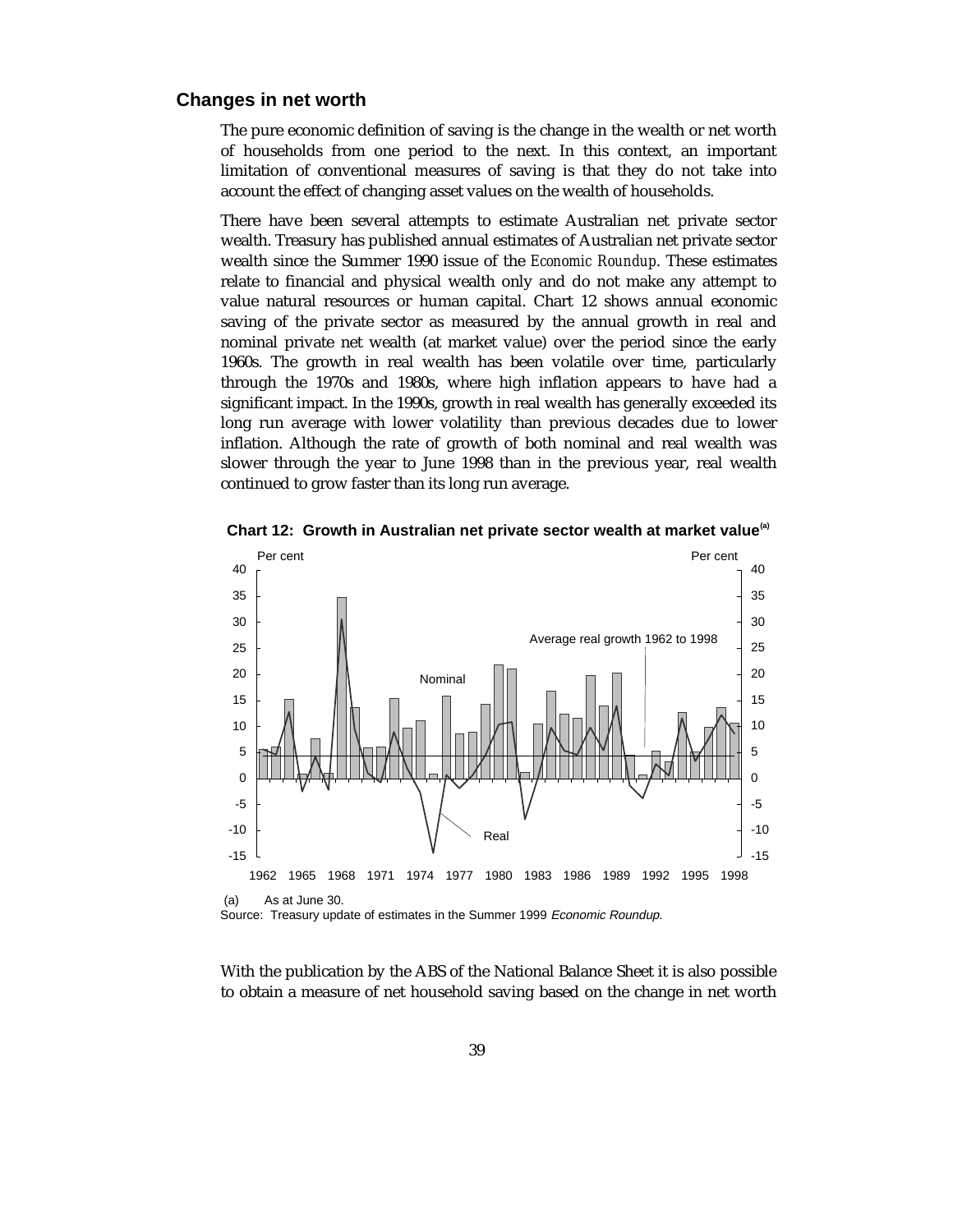from 1989-90 to 1997-98. The National Balance Sheet values some assets ('produced assets') on a replacement cost basis and other assets on a market value basis, whereas the Treasury wealth measure estimates the value of all assets on a market value basis. This is the principal difference between the ABS and Treasury wealth measures. Although the ABS measure includes some asset categories not included in the Treasury measure, neither of the measures attempts to value human capital. Chart 13 shows the annual growth in real and nominal private wealth of households under the ABS measure. As with the Treasury measure, real net wealth has grown strongly through most of the 1990s. However, the relatively short history of this series cautions against reading too much into these data in relation to longer term trends.



**Chart 13: Growth in private net worth**

In summary, the Treasury and ABS measures of net private sector wealth suggest that the real net worth of Australian households has grown strongly in the 1990s. As net wealth measures include the full effects of asset revaluations (both appreciation and depreciation), they are not directly comparable in level terms to the private saving measures in Charts 8 and 12. Nevertheless, net wealth measures are consistent with the view that private saving (whether measured on a gross or net basis) has shown only a mild downward trend, if any, over recent decades.22

-

 $22$  The higher level of fluctuations in net wealth measures reflects the inclusion of asset revaluations in these measures.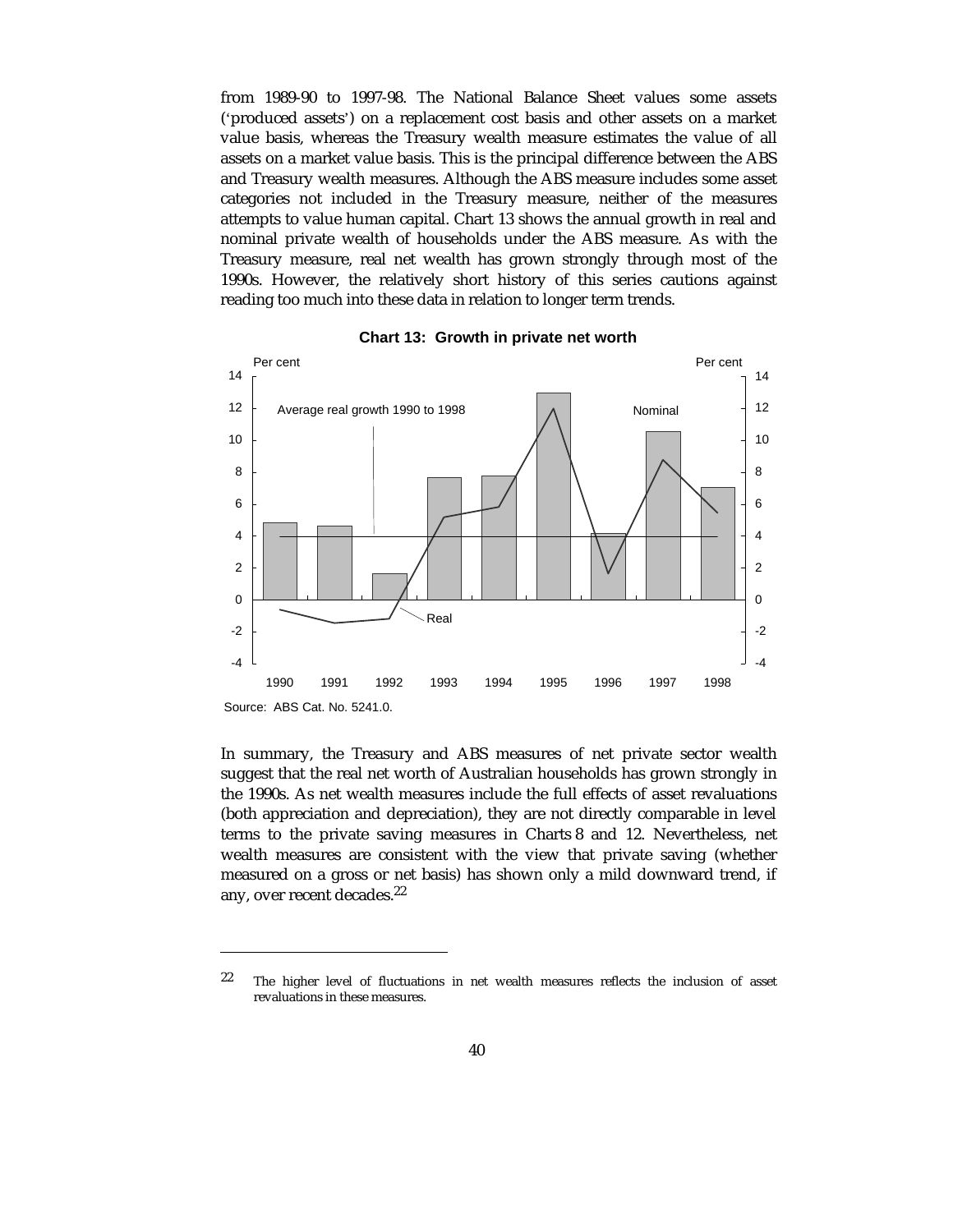# **Conclusion**

The significant decline in the ABS net household saving ratio since the mid-1970s appears to reflect limitations in the measurement and classification of this measure rather than a significant change in saving behaviour.

Broader measures of the saving behaviour of Australian households, such as gross and net private saving (particularly after adjustment for inflation) and changes in net worth, present a much different picture. While there are uncertainties about the appropriate definition and measurement of saving, these broader measures of private saving have shown a much less pronounced downward trend than the ABS net household saving ratio.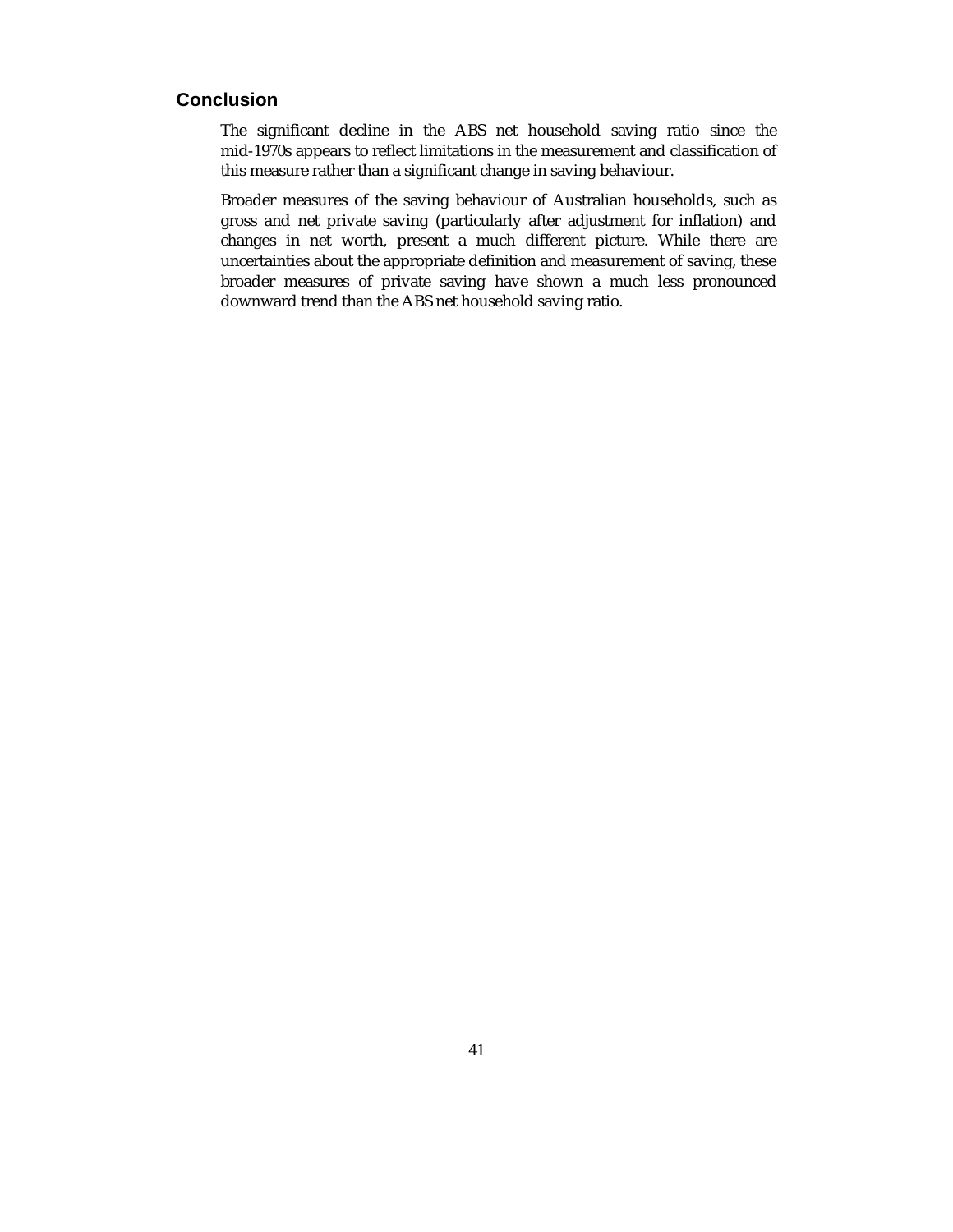# **REFERENCES**

Access Economics 1992, 'The ANZ Saving Measure: a new quarterly measure of Australia's saving performance', Canberra.

Anstie, R.K., Gray, M.R. and Pagan, A.R. 1982, 'Inflation and the consumption ratio', in Pagan, A.R. and Trivedi, P.K. (eds), *The effects of inflation*, Centre for Economic Policy Research, Australian National University, Canberra.

Australian Bureau of Statistics, *Australian System of National Accounts*, Catalogue Number 5204.0

——, *National Income, Expenditure and Product*, Catalogue Number 5206.0.

——, *National Balance Sheet*, Catalogue Number 5241.0.

——, *Upgraded Australian National Accounts*, Catalogue Number 5253.0.

——, *Australian National Accounts — Concepts, Sources and Methods*, Catalogue Number 5216.0.

Australian Taxation Office, 1986-87 to 1996-97, *Taxation Statistics.*

Bartley, S. and Phipps, S. 1995, Inflation adjustment of private and public saving and the current account deficit, a paper presented at the 24th Conference of Economists, Economic Society of Australia, Adelaide, September.

Bladen-Hovell, R.C. and Richards, G.M. 1983, 'Inflation and Australian Savings Behaviour, 1959-1981', *Australian Economic Papers*, vol. 22, pp. 290-301.

Carroll, C.D. 1991 'Buffer Stock Saving and the Permanent Income Hypothesis', Board of Governors of the Federal Reserve System, mimeo.

Covick, O. and Higgs, B. 1995, Will the Australian government's superannuation initiatives increase national saving?, a paper presented at the 24th Conference of Economists, Economic Society of Australia, Adelaide, September.

Dardanoni, V. 1991, 'Precautionary savings under income uncertainty: a cross-sectional analysis', Applied Economics 23, pp. 153-160.

Dean, A, et al 1989, *Saving Trends and Behaviour in OECD Countries*, OECD Paris, Working Paper no. 67.

Depta, P., Ravalli, F., and Harding, D., *Extended Measures of Investment and Saving*, Treasury Research paper No. 8. Commonwealth Treasury, Canberra.

Edey, M. and Britten-Jones, M. 1990, 'Saving and Investment', in Grenville, S. (ed) *The Australian Macroeconomy in the 1980s*, 20-21 June, Reserve Bank of Australia, pp. 79-158.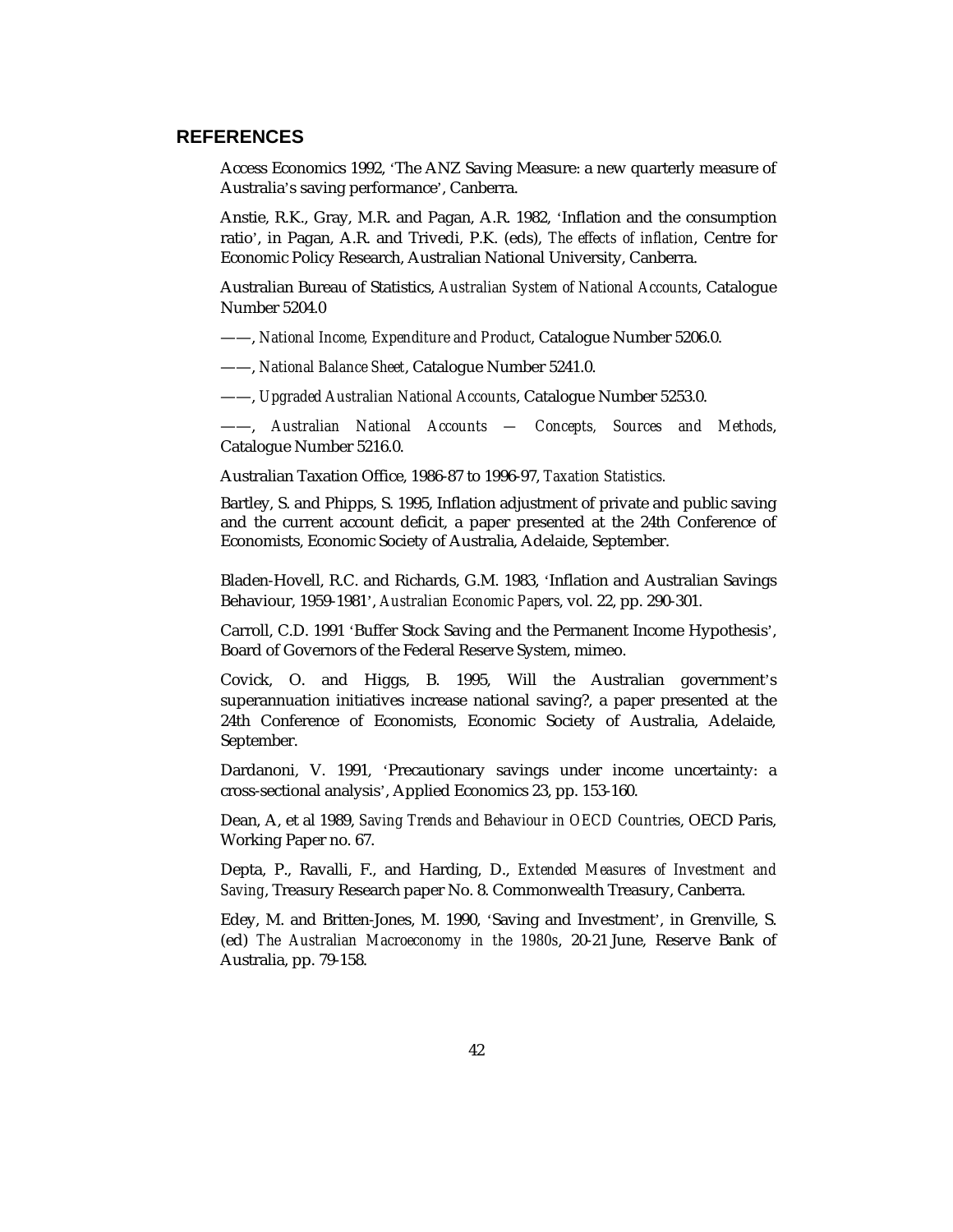Eisner, R., 1988, 'Extended Accounts for National Income and Product', Journal of Economic Literature, Vol. 26, pp. 1611-1684.

FitzGerald, V.W. 1993, *National savings: a report to the Treasurer*, AGPS, Canberra.

Flynn, B. 1993, *Aggregate saving in Australia: measurement and trends*, Treasury Research Paper, no. 7, Commonwealth Treasury, Canberra.

Gregory, R.G., 1989, 'The Current Account and Australian Economic Policy under the Labor Government', paper prepared for the  $18<sup>th</sup>$  Pacific Trade and Development Conference, December 11-14, Kuala Lumpur, Malaysia.

McKissack, A. and Sedgley, P. 1993, 'The Effectiveness of Personal Savings in Australia', paper presented to the Conference of Economists, 27-30 September 1993.

Makin, T. 1990, *The real federal budget imbalance*, University of Queensland Discussion Paper in Economics, no. 24.

—— 1990, *Inflation and the external account: Australia in the 1980s*, University of Queensland Discussion Paper in Economics, no. 35.

—— 1995, 'Inflation distortion of the external accounts: the Australian example'*, Journal of Economic Studies*, vol. 22 no. 1, pp. 58-66.

Masson, P.R., Bayoumi, T. and Samiei, H. 1995, 'Saving behaviour in industrial and developing countries', in International Monetary Fund, *Staff Studies for the World Economic Outlook*, World Economic and Financial Surveys, Washington.

Nevile, J. 1993, 'Structural deficits and fiscal policy', in Maxwell, P. and Hopkins, S. (ed), *Macroeconomics, contemporary Australian readings*, Harper, Pymble, NSW.

O'Mara, L.P. and Walshaw, T.J. 1992, 'Some implications of inflation adjustment of interest payments on Australia's foreign debt', *Economic Analysis and Policy*, vol. 22, no. 1, March, pp. 51-65.

OECD 1994, Taxation and Household Saving, OECD, Paris.

Treasury, 1999, Australian Net Private Wealth, Summer, *Economic RoundUp*, pp. 71-81.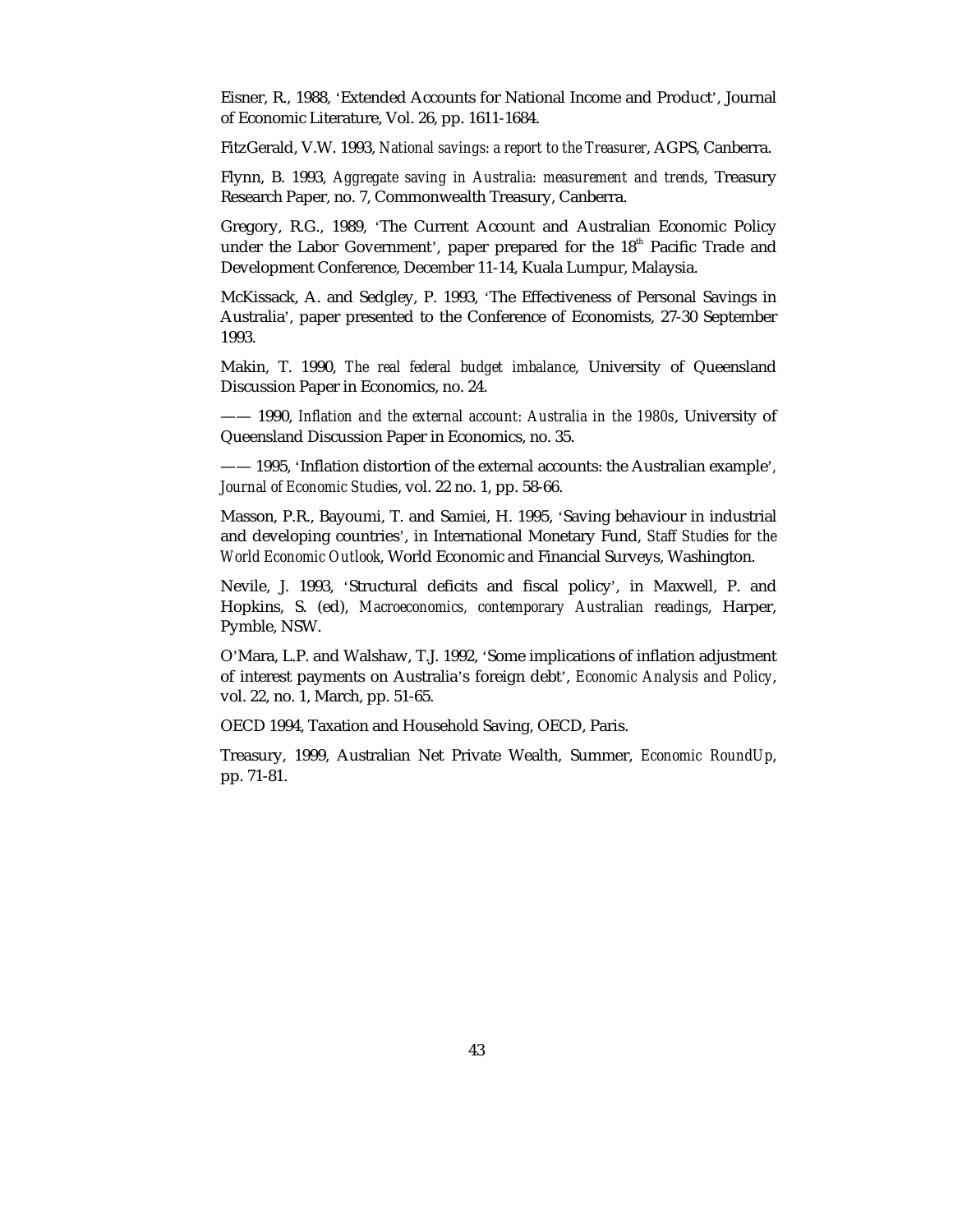# **APPENDIX A**

# **Alternative approaches to constructing a SNA 93 consistent measure of gross private saving**

The ABS does not currently publish a measure of overall private saving. Rather, it publishes separate income and capital accounts for the household (including non-profit institutions serving households and unincorporated enterprises) and the non-financial private corporations sectors. Under current international standards (known as SNA93), the ABS also publishes a capital account for the aggregate financial corporation sector. To construct an overall measure of private saving, this financial corporation saving needs to be allocated between the public and private sectors and added to the saving by the household and non-financial private corporation sectors. Another difficulty with deriving a consistent measure of private saving over time is that, at present, the ABS has only recalculated the income and capital accounts for the public and private non-financial corporation sectors back to 1989-90. The remainder of this Appendix discusses three alternative approaches for trying to overcome these problems.

These approaches make use of the fact that, prior to the adoption of the current international standards (SNA93), the ABS separately identified the public and private components of the financial corporation sector. These data are available from 1969-70 to 1996-97 and was prepared on the basis of the previous international standard known as SNA68. However, this data are not directly comparable with that which has been prepared on an SNA93 basis. Not least of these difficulties are the differences in the 'asset boundary' between the two standards. Another complication is the reclassification of the state government central borrowing authorities from the general government sector under SNA68 to the financial corporation sector under SNA93.

# **Approach 1: Split SNA 93 National Saving using SNA 68 private and public splits**

This approach to constructing SNA 93 consistent measures of private and public saving uses the split between the two saving measures already available under the SNA 68 standard. This approach involves taking the ratio of private saving to national saving under the SNA 68 and multiplying this by national saving on an SNA 93 basis. The same is then also done for public saving (or alternatively it can be derived as a residual of the other two). This means that the total of the public and private saving measures calculated is consistent with the SNA 93 calculation of national saving.

A limitation of this approach is that it does not capture some differences in the classification and definition of the components of public and private saving in the SNA 68 and SNA 93 methodologies. In particular, it is unclear whether the difference between national saving on an SNA 68 and an SNA 93 basis has been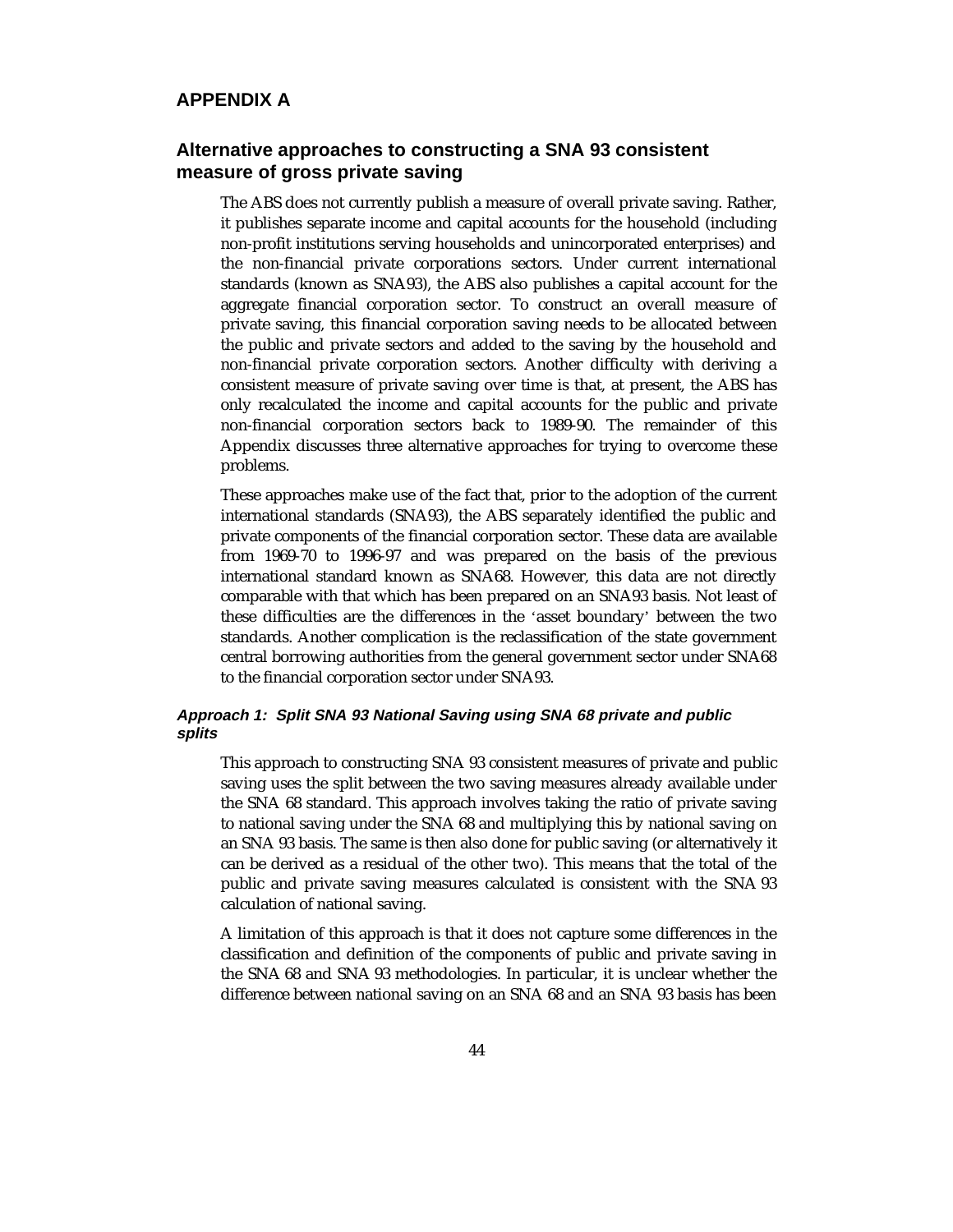allocated correctly since the approach ignores information on the allocation of this difference between the general government, non financial public, non financial private and household sectors. For example, the new treatment of unfunded superannuation for general government employees under SNA 93 will have had a significant impact on the saving of the general government and household sectors.<sup>23</sup>

A second limitation of this approach is that SNA 68 data are only available up to 1996-97. As a result, it has been assumed that the split between public and private saving in 1997-98 and 1998-99 is the same as in 1996-97.

The main strengths of this approach are that it is simple to calculate and that its limitations are relatively transparent.

### **Approach 2: Use SNA 93 data when available, and use SNA 68 data when they are not**

An alternative approach to the construction of private and public saving would be to use SNA 93 data to the extent they are available and use SNA 68 data when they are not.

Under the SNA93 standard, data are available for household and general government saving back to 1959-60. Data are also available for non-financial corporation saving (broken down between the public and private sectors) from 1989-90 to 1997-98. To construct a public and private saving measure, financial corporations can be split between public and private using SNA68 data going back to 1959-60. This allows public and private saving to be calculated from the 'bottom up', adding each of the components, from 1989-90 to 1996-97. Non-financial corporations can then be split between public and private from 1959-60 to 1989-90 using SNA68 data, and then 'spliced' onto the SNA93 series. It is necessary to assume that the split between public and private financial corporations remains the same in 1997-98 and 1998-99 as it was in 1996-97 and the split between public and private non-financial corporations is the same in 1998-99 as in 1997-98.

This approach has the limitation of being more complex than Approach 1. As it uses both SNA 93 and SNA 68 data to 'construct' private saving, there is a greater prospect of it being affected by classification and definitional difference between these methodologies.

-

<sup>23</sup> See Table 4.2, ABS Information Paper, *Upgraded Australian National Accounts*, ABS Cat. No. 5253.0.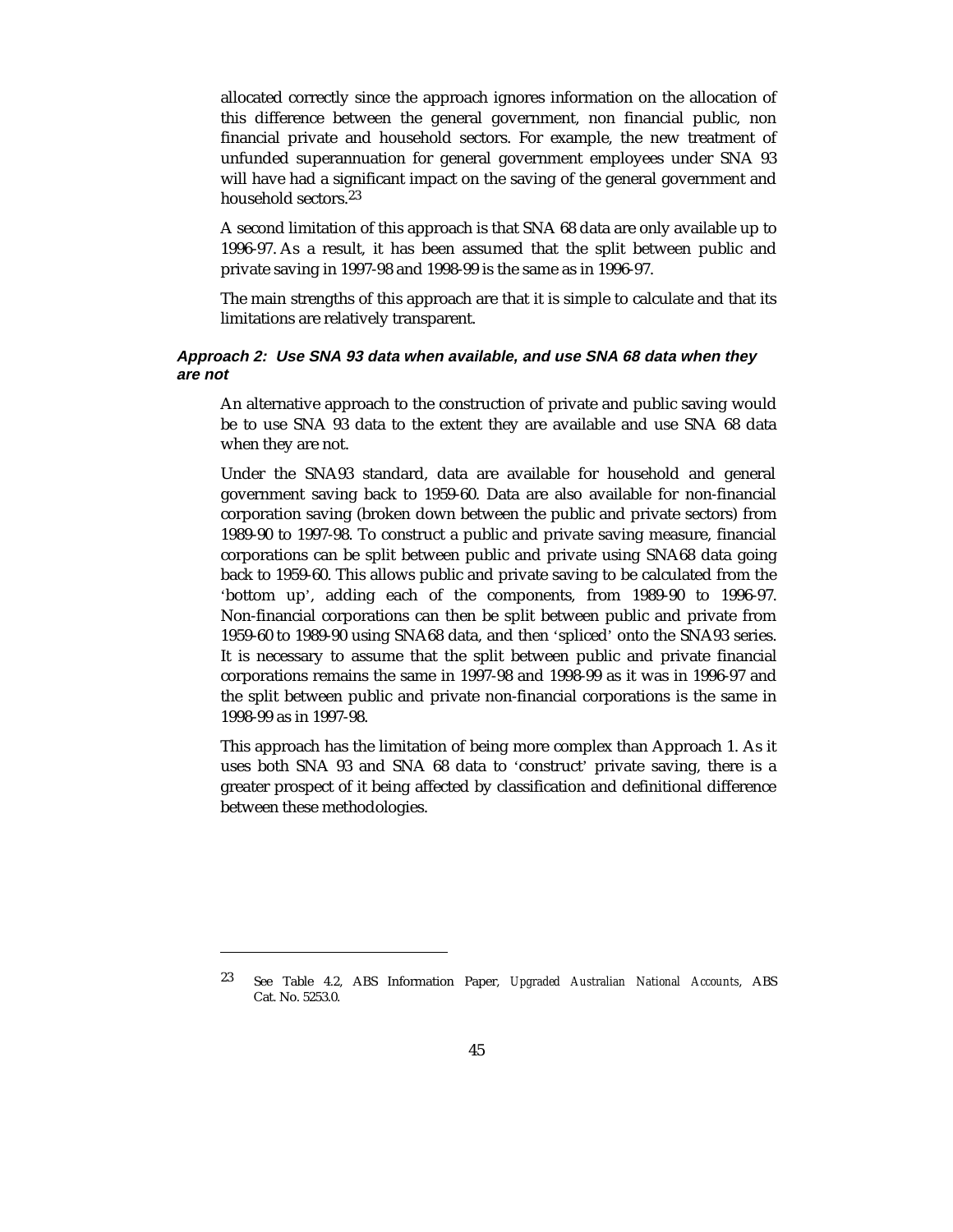#### **Approach 3: Use SNA 93 data on saving when available, and the relationship between net lending, saving and investment when it is not**

Another approach to calculating private saving is through the relationship between public, private and national net lending, saving and investment. Public saving is calculated first, with private saving the residual from national saving.

Public net lending (or the PSBR) is required to calculate the level of public saving and hence private saving. General government net lending is available on a SNA 93 basis and is used directly (as is the case in Approach 2, where general government saving was able to be used directly). Public non-financial net lending is available from 1989-90 to 1997-98 on a SNA 93 basis. Over this period it again is used directly. Prior to 1989-90, public non-financial net lending is sourced from the RBA Australian economic statistics (on an SNA 68 basis). Public financial net lending is imputed, as the residual of total financial net lending (which is published on an SNA 93 basis) and private financial net lending (which is published on an SNA 68 basis up to 1996-97). It is assumed that subsequent to 1996-97 public financial net lending is zero, as all excess funds are distributed to the general government sector.

With public net lending (calculated as the sum of the three components above), public saving is calculated as public net lending plus public investment (available on a SNA 93 basis). Private saving is derived as national saving (available on a SNA 93 basis) less the calculated level of public saving.

#### **Which approach is preferable?**

There are reasonable grounds for adopting each of these approaches to constructing a SNA 93 private saving measure would be acceptable. Indeed, as shown in Chart 14, they follow a similar trend over time. In this paper, Approach 2 is adopted. Although more complex than Approach 1, it is considered to be more likely to provide an accurate reflection of the private saving as measured by the SNA93 national accounts. Although Approach 3 may prove to be superior in time, further work is required to test the validity of assumptions underpinning its construction.

Short of the ideal solution to this dilemma  $-$  ie, the publication of a national accounts consistent measure of private saving by the ABS — analyses of private saving in Australia should be cognisant of the fact that there are several approaches to the measurement of this measure.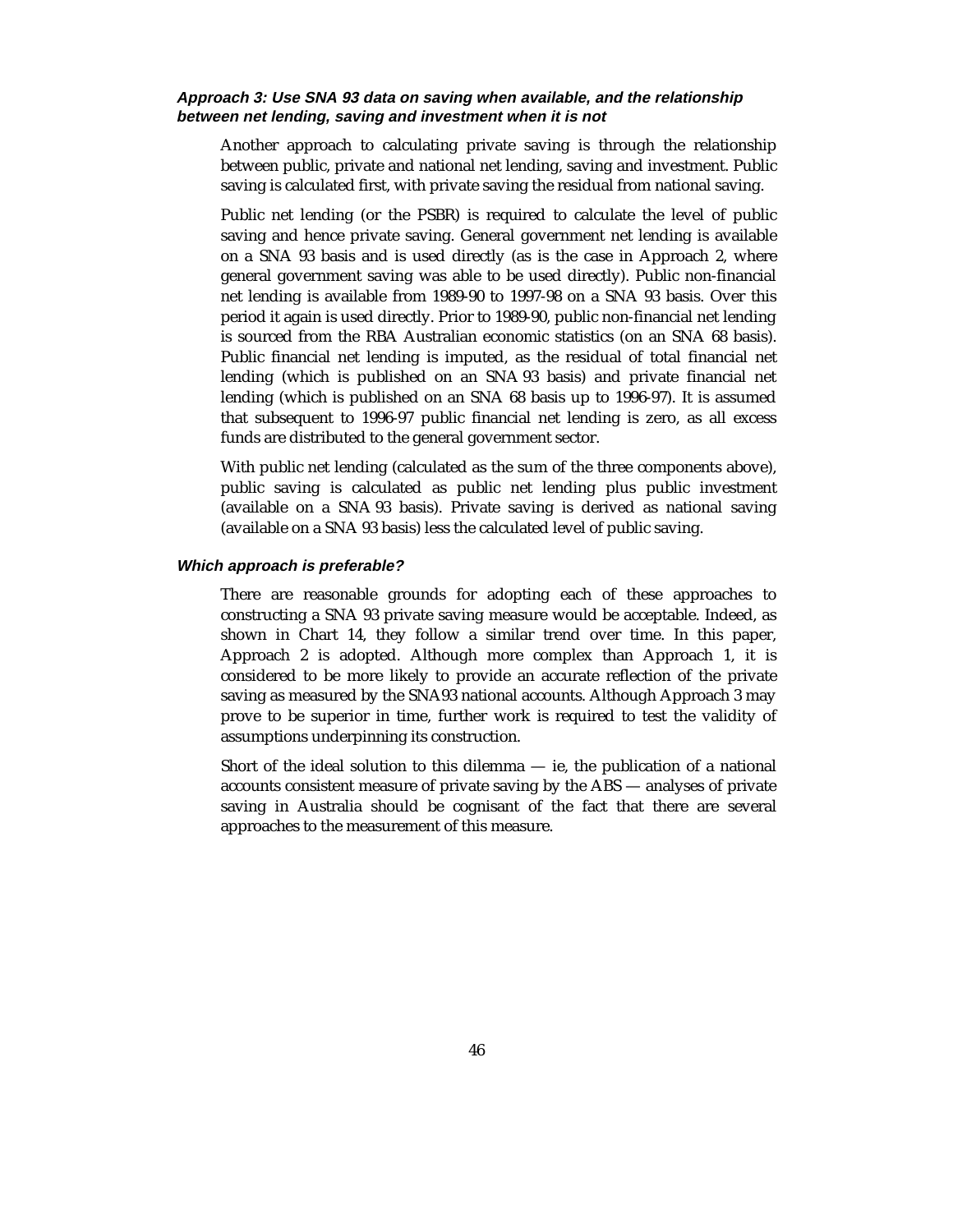

**Chart 14: Comparison of measures of private saving**

Source: ABS Cat. No. 5204.0, 5206.0 and Treasury estimates.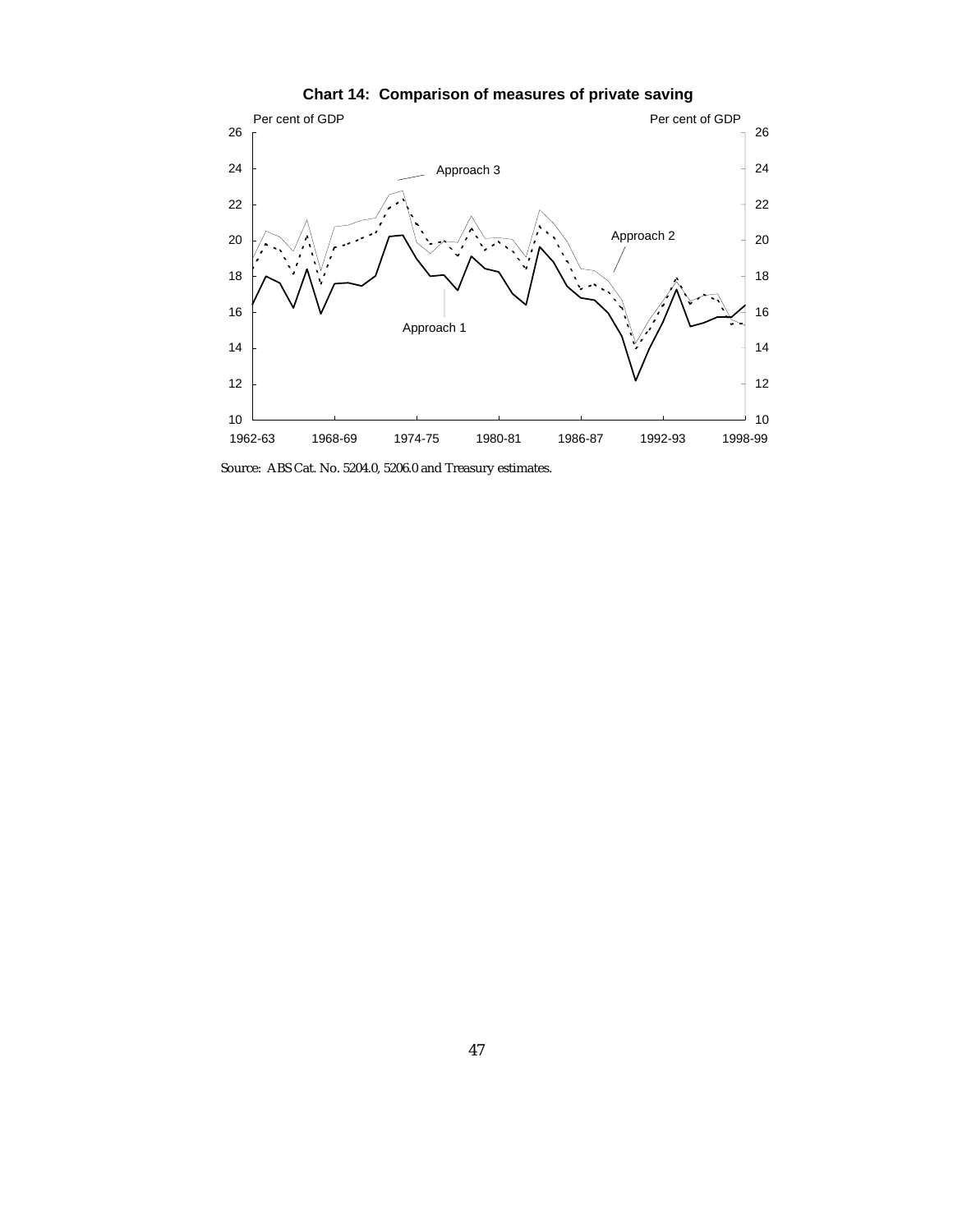### **APPENDIX B**

#### **Construction and components of the net private saving measure**

To assist international comparisons, the analysis in the body of this paper focuses on gross, rather than net, measures of private saving derived from the National Accounts. However, as noted in the paper, when properly measured the net measure of saving is more conceptually correct. The purpose of this Appendix is to outline how net private saving measure can be derived from the national accounts and to show the effect of using net rather than gross private saving on the components of private saving.

#### **How is net private saving calculated?**

Net private saving is defined as gross private saving less private sector depreciation. *Appendix A* outlines how gross private saving is constructed. A similar methodology is employed in calculating SNA 93 consistent measure of private sector depreciation (and thus net private saving).

The ABS does not publish a SNA 93 consistent measure of depreciation for the private sector as a whole, although it does publish depreciation for the economy as a whole. However, prior to the adoption of the current international standards (SNA93), the ABS separately identified the public and private components of depreciation in the annual national accounts. As with gross private saving, this data are available from 1969-70 to 1996-97 and was prepared on the basis of the previous international standard, SNA 68.

This approach to constructing SNA 93 consistent measures of private and public depreciation uses the split between the two saving measures already available under the SNA 68 standard. This approach involves taking the ratio of private depreciation to national depreciation under the SNA 68 and multiplying this by national saving on an SNA 93 basis. The same is then also done for public depreciation (or alternatively it can be derived as a residual of the other two). This means that the total of the public and private saving measures calculated is consistent with the SNA 93 calculation of national saving.

The resultant private sector depreciation is subtracted from gross private saving determined under Approach 1 of *Appendix A* to arrive at net private saving.

A limitation of this approach is that it does not capture some differences in the classification and definition of the components of public and private depreciation in the SNA 68 and SNA 93 methodologies. In particular, there were significant changes to the calculation of depreciation in the move to the SNA 93 basis that could have affected the public/private mix of total depreciation.

### **Components of net private saving**

Chart 15 illustrates the components of net private saving as a percentage of GDP. Over the 1960s net private saving averaged around 9 per cent of GDP,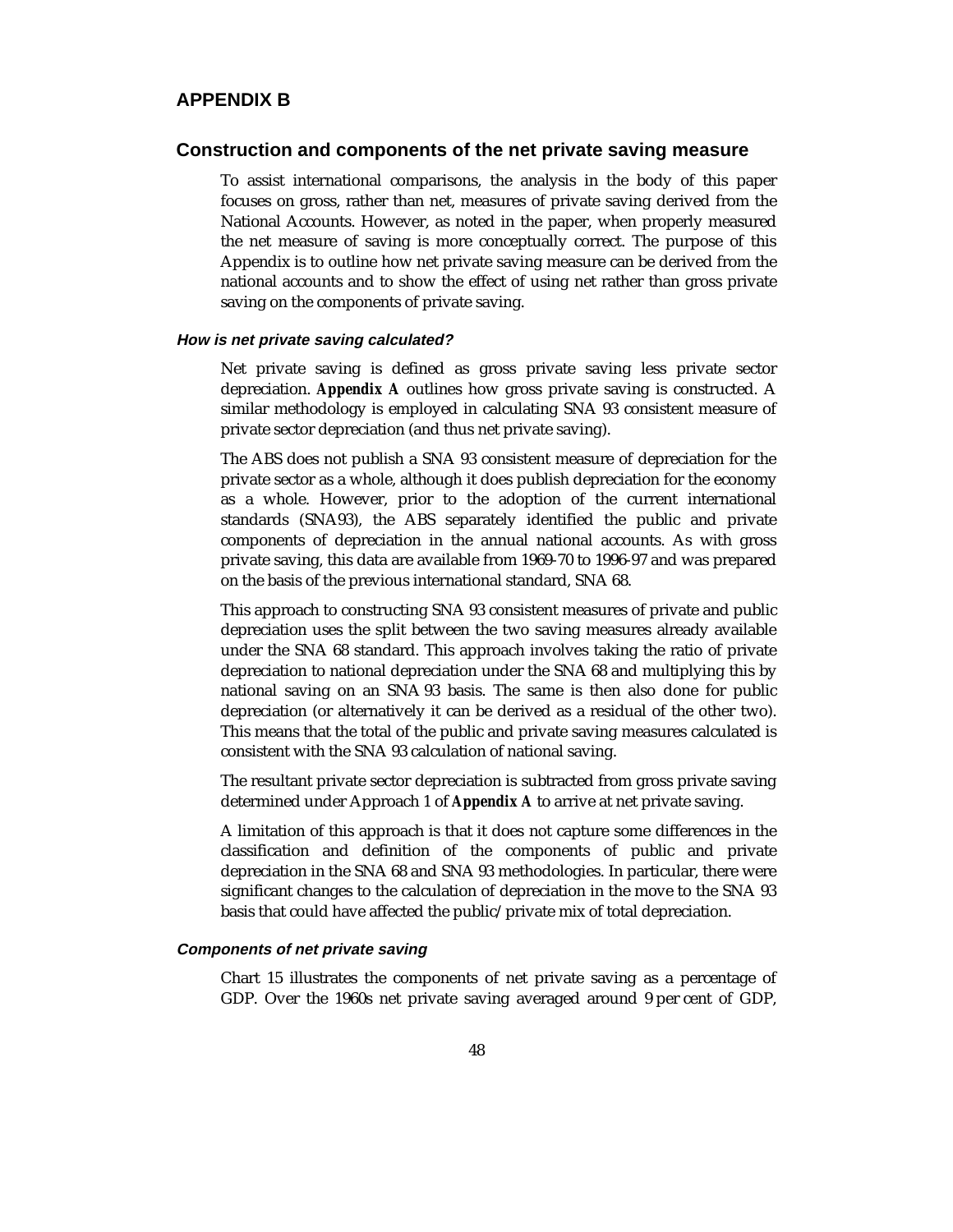reflecting a similar level of net household saving and slightly negative net saving by private corporations. Although net household saving increased considerably in the 1970s, this was largely offset by an increase in net dissaving by private corporations. By the start of the 1990s, a combination of lower net household saving as a percentage of GDP and higher net dissaving by private corporations as a percentage of GDP led to net private saving falling to around 3 per cent of GDP. Since then, net private saving has recovered to around 4½ per cent of GDP, with a continued decline in net household saving as a percentage of GDP being more than offset by a significant turnaround in net saving by private corporations.



**Chart 15: Components of net private saving**

Source: ABS Cat. No. 5204.0, 5206.0 and Treasury estimates.

#### **Net private saving — international comparison**

-

As noted in the paper, international comparison of net saving measures is complicated by the significant variation in depreciation calculation methods across countries. Nevertheless, for completeness this section compares these measures across the countries considered in the body of the paper.

The trend in net private saving rate in Australia has been broadly similar to that experienced in some other developed countries<sup>24</sup> (see Chart 16). In the United States the net private saving averaged around 10 per cent of GDP from the 1960s to the mid-1980s, before falling to around 7½ per cent of GDP since then. Net

 $24$  The caution in footnote 1 about cross-country comparisons of saving measures is equally applicable here.